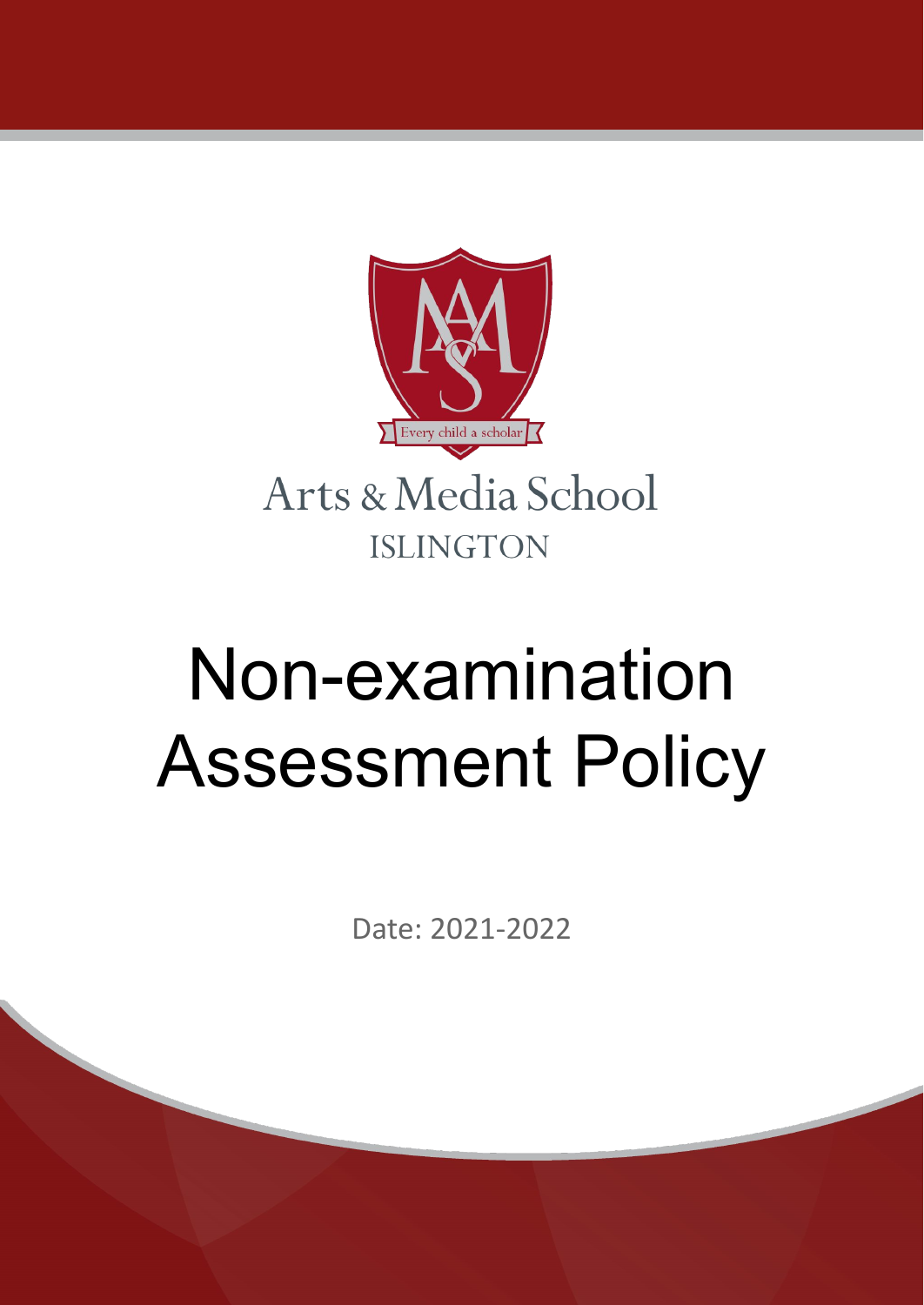

### Arts & Media School **ISLINGTON**

## **Non-examination Assessment Policy** 2021/22

This policy is reviewed annually to ensure compliance with current regulations

| Approved/reviewed by |                |
|----------------------|----------------|
| l Anne Orrells       |                |
| Date of next review  | September 2022 |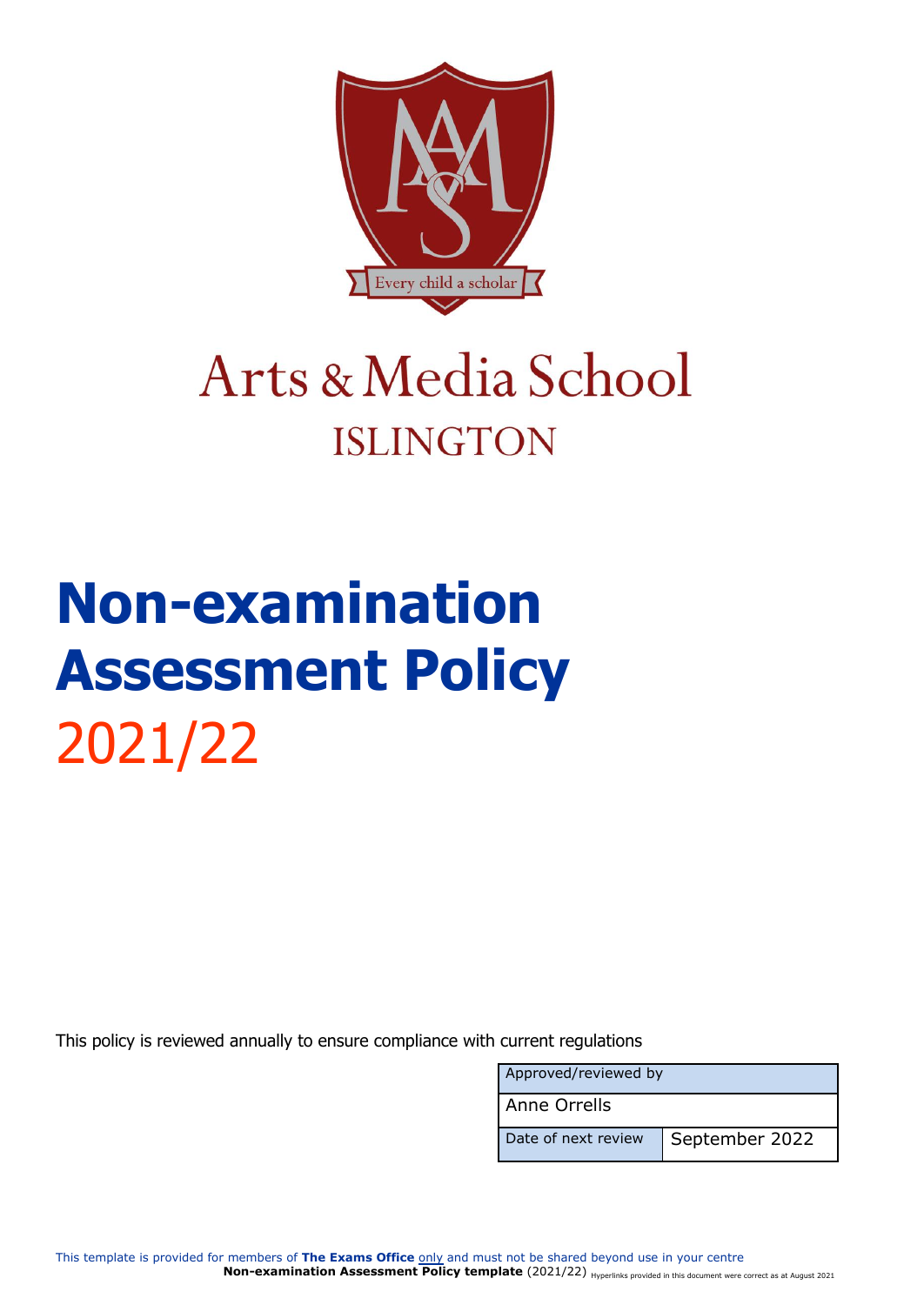### <span id="page-2-0"></span>**Key staff involved in the conduct of non-examination assessments**

| <b>Role</b>                                   | Name(s)                                                                   |
|-----------------------------------------------|---------------------------------------------------------------------------|
| Head of centre                                | <b>Susan Service</b>                                                      |
| Quality assurance lead/Lead internal verifier | <b>Mina Taqvi</b>                                                         |
| Senior leader(s)                              | Stubbs,<br><b>David</b><br>Mcloughlin,<br>Julia<br>Anban<br><b>Naidoo</b> |
| <b>SENCo</b>                                  | <b>Angella Harris</b>                                                     |
| Exams officer                                 | <b>Anne Orrells</b>                                                       |
|                                               |                                                                           |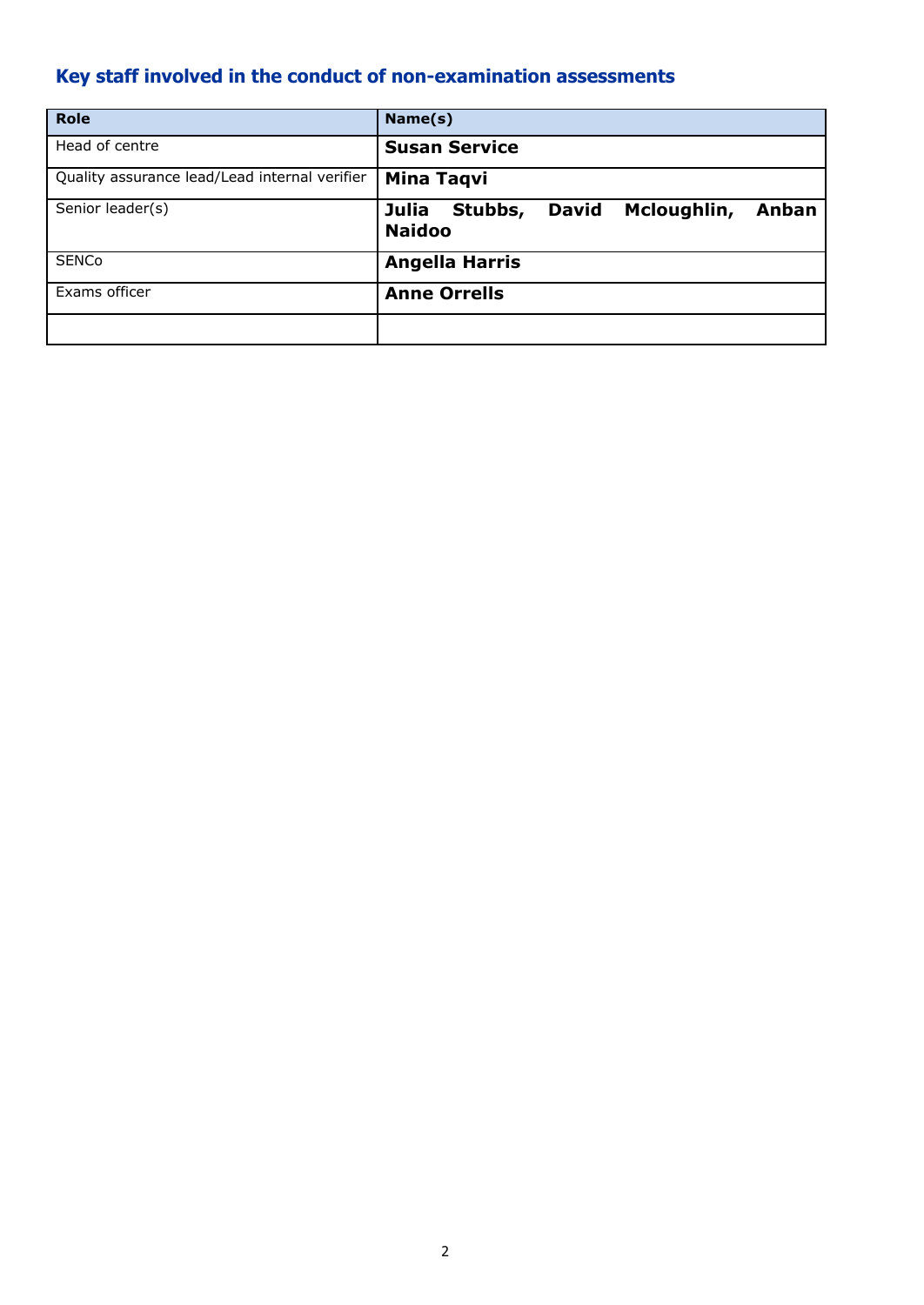#### **Contents**

| Key staff involved in the conduct of non-examination assessments                                                 | 2              |
|------------------------------------------------------------------------------------------------------------------|----------------|
| What does this policy affect?                                                                                    | 4              |
| Purpose of the policy                                                                                            | 4              |
| What are non-examination assessments?                                                                            | 4              |
| Procedures for planning and managing non-examination assessments identifying staff roles and<br>responsibilities | $\overline{4}$ |
| The basic principles                                                                                             | 4              |
| Task setting                                                                                                     | 5              |
| Issuing of tasks                                                                                                 | 5              |
| Task taking                                                                                                      | 6              |
| Supervision                                                                                                      | 6              |
| Advice and feedback                                                                                              | 6              |
| <b>Resources</b>                                                                                                 | 6              |
| Word and time limits                                                                                             | 6              |
| Collaboration and group work                                                                                     | 6              |
| Authentication procedures                                                                                        | 7              |
| Presentation of work                                                                                             | 7              |
| Keeping materials secure                                                                                         | 7              |
| Task marking – externally assessed components                                                                    | 8              |
| Conduct of externally assessed work                                                                              | 8              |
| Task marking $-$ internally assessed components                                                                  | 8              |
| Marking and annotation                                                                                           | 8              |
| Internal standardisation                                                                                         | 9              |
| Consortium arrangements                                                                                          | 9              |
| Submission of marks and work for moderation                                                                      | 10             |
| Storage and retention of work after submission of marks                                                          | 10             |
| External moderation $-$ the process                                                                              | 11             |
| External moderation - feedback                                                                                   | 11             |
| Access arrangements and reasonable adjustments                                                                   | 11             |
| Special consideration and loss of work                                                                           | 11             |
| Malpractice                                                                                                      | 12             |
| Post-results services                                                                                            | 12             |
| Spoken Language Endorsement for GCSE English Language specifications designed for use in<br>England              | 12             |
| Private candidates                                                                                               | 13             |
| Qualification/Subject specific additional information                                                            | 14             |
| <b>GCSE Art &amp; Design</b>                                                                                     | 14             |
| Dates by which candidates with NEA will be given their marks                                                     | 14             |
| Dates by which NEA marks must be uploaded to Awarding Body Websites                                              | 14             |
| Management of issues and potential risks associated with non-examination assessments                             | 15             |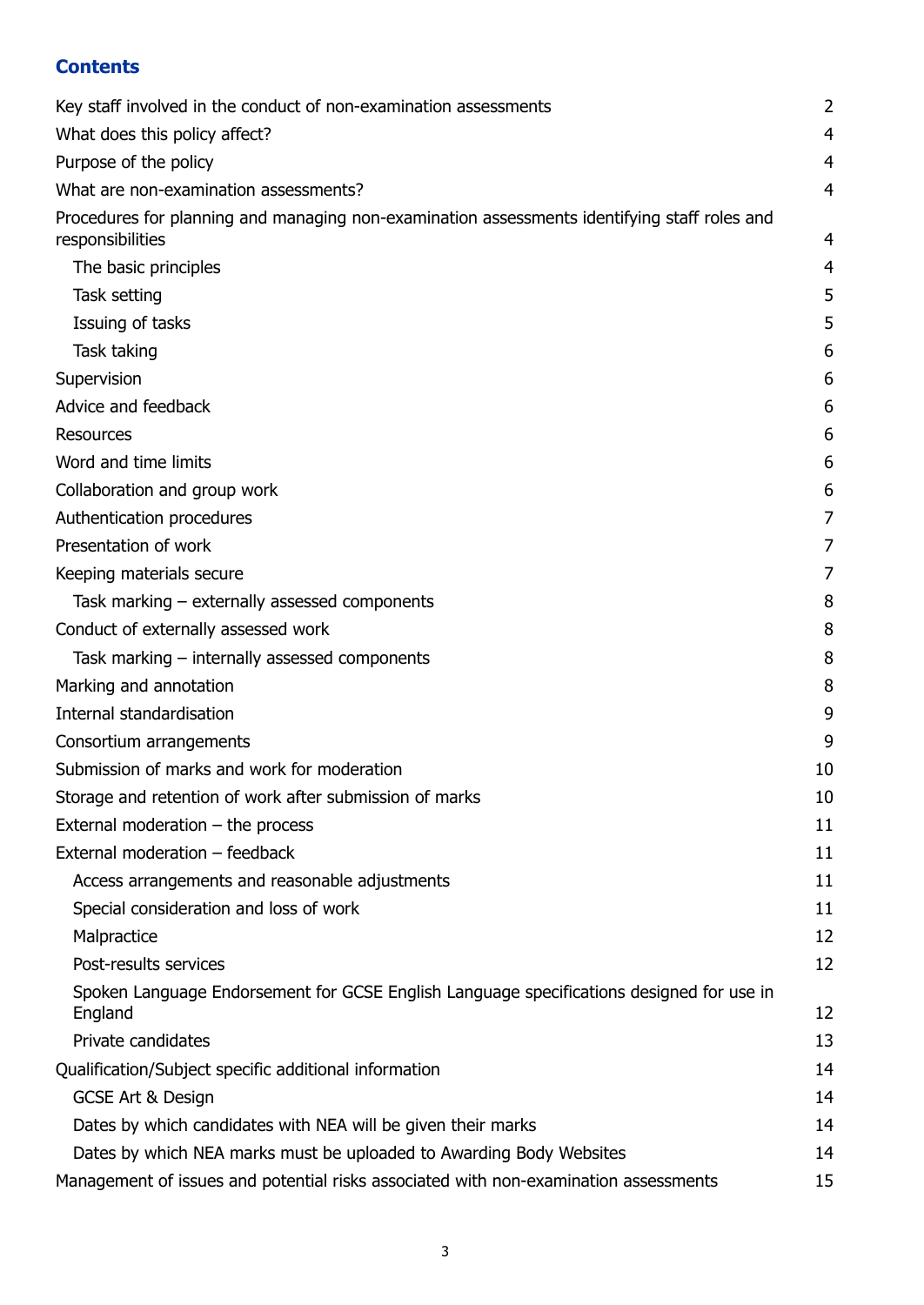#### <span id="page-4-0"></span>**What does this policy affect?**

This policy affects the delivery of subjects of GCE and GCSE qualifications which contain a component(s) of non-examination assessment.

The regulators' definition of an examination is very narrow. In effect, any type of assessment that is not:

- set by an awarding body
- designed to be taken simultaneously by all relevant candidates at a time determined by the awarding body, and
- taken under conditions specified by the awarding body (including conditions relating to the supervision of candidates during the assessment and the duration of the assessment)

is classified as non-examination assessment (NEA).

'NEA' therefore includes, but is not limited to, internal assessment. Externally marked and/or externally set practical examinations taken at different times across centres are classified as 'NEA'. (JCQ's **Instructions for conducting non-examination assessments**, Foreword)

This publication is further referred to in this policy as [NEA](http://www.jcq.org.uk/exams-office/non-examination-assessments)

#### <span id="page-4-1"></span>**Purpose of the policy**

The purpose of this policy, as defined by JCQ, is to

- cover procedures for planning and managing non-examination assessments
- define staff roles and responsibilities for non-examination assessments
- manage risks associated with non-examination assessments

The policy will need to cover all types of non-examination assessment. [\(NEA,](http://www.jcq.org.uk/exams-office/non-examination-assessments) section 1)

#### <span id="page-4-2"></span>**What are non-examination assessments?**

Non-examination assessments measure subject-specific knowledge and skills that cannot be tested by timed written papers.

There are three assessment stages and rules which apply to each stage. These rules often vary across subjects. The stages are:

- task setting;
- task taking;
- task marking. [\(NEA,](http://www.jcq.org.uk/exams-office/non-examination-assessments) section 1)

#### <span id="page-4-3"></span>**Procedures for planning and managing non-examination assessments identifying staff roles and responsibilities**

#### <span id="page-4-4"></span>**The basic principles**

#### **Head of centre**

- Returns a declaration (managed as part of. the National Centre Number Register annual update) to confirm awareness of, and that relevant centre staff are adhering to, the latest version of [NEA](http://www.jcq.org.uk/exams-office/non-examination-assessments)
- Ensures the centre's Non-examination Assessment Policy is fit for purpose and covers all types of non-examination assessment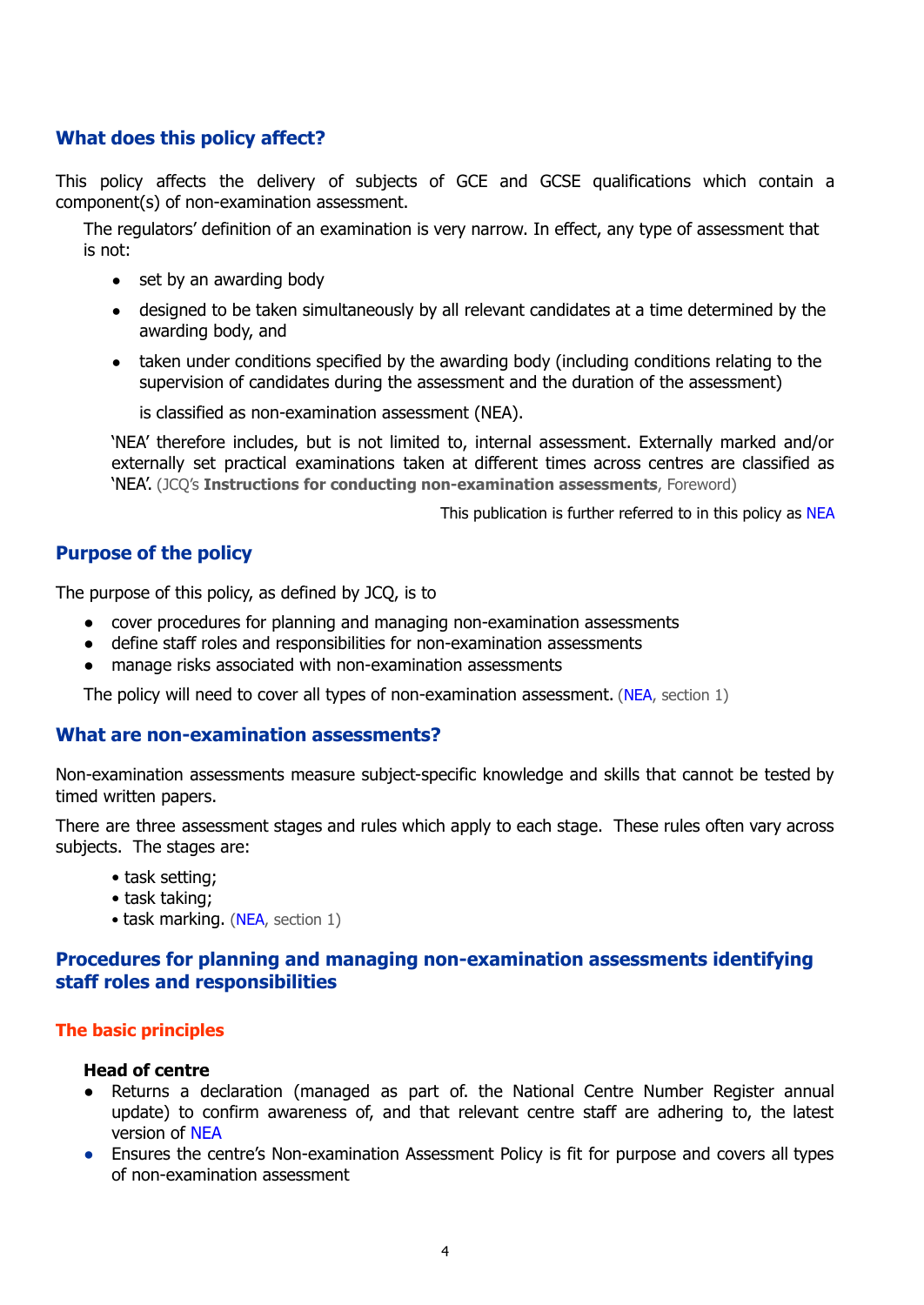● Ensures the centre's Internal Appeals Procedures clearly detail the procedure to be followed by candidates (or their parents/carers) appealing against internal assessment decisions (centre assessed marks) and requesting a review of the centre's marking

#### **Senior leaders**

- Ensure the correct conduct of non-examination assessments (including endorsements) which comply with [NEA](http://www.jcq.org.uk/exams-office/non-examination-assessments) and awarding body subject-specific instructions
- Ensure the centre-wide calendar records assessment schedules by the start of the academic year

#### **Quality assurance (QA) lead/Lead internal verifier**

- Confirms with subject heads that appropriate awarding body forms and templates for non-examination assessments (including endorsements) are used by teachers and candidates
- Ensures appropriate procedures are in place to internally standardise/verify the marks awarded by subject teachers in line with awarding body criteria
- Ensures appropriate centre-devised templates are provided to capture/record relevant information given to candidates by subject teachers
- Ensures appropriate centre-devised templates are provided to capture/record relevant information is received and understood by candidates
- Where not provided by the awarding body, ensures a centre-devised template is provided for candidates to keep a detailed record of their own research, planning, resources etc.

#### **Subject head/lead**

- Ensures subject teachers understand their role and responsibilities within the non-examination assessment process
- Ensures [NEA](http://www.jcq.org.uk/exams-office/non-examination-assessments) and relevant awarding body subject specific instructions are followed in relation to the conduct of non-examination assessments (including endorsements)
- Works with the QA lead/Lead internal verifier to ensure appropriate procedures are followed to internally standardise/verify the marks awarded by subject teachers

#### **Subject teacher**

- Understands and complies with the general instructions as detailed in [NEA](http://www.jcq.org.uk/exams-office/non-examination-assessments)
- Where these may also be provided by the awarding body, understands and complies with the awarding body's specification for conducting non-examination assessments, including any subject-specific instructions, teachers' notes or additional information on the awarding body's website
- Marks internally assessed work to the criteria provided by the awarding body
- Ensures the exams officer is provided with relevant entry codes for subjects (whether the entry for the internally assessed component forms part of the overall entry code for the qualification or is made as a separate unit entry code) to the internal deadline for entries

#### **Exams officer**

- Signposts the annually updated JCO [NEA](http://www.jcq.org.uk/exams-office/non-examination-assessments) publication to relevant centre staff
- Carries out tasks where these may be applicable to the role in supporting the administration/management of non-examination assessment

#### <span id="page-5-0"></span>**Task setting**

#### **Subject teacher**

- Selects tasks to be undertaken where a number of comparable tasks are provided by the awarding body OR designs tasks where this is permitted by criteria set out within the subject specification
- Makes candidates aware of the criteria used to assess their work

#### <span id="page-5-1"></span>**Issuing of tasks**

#### **Subject teacher**

● Determines when set tasks are issued by the awarding body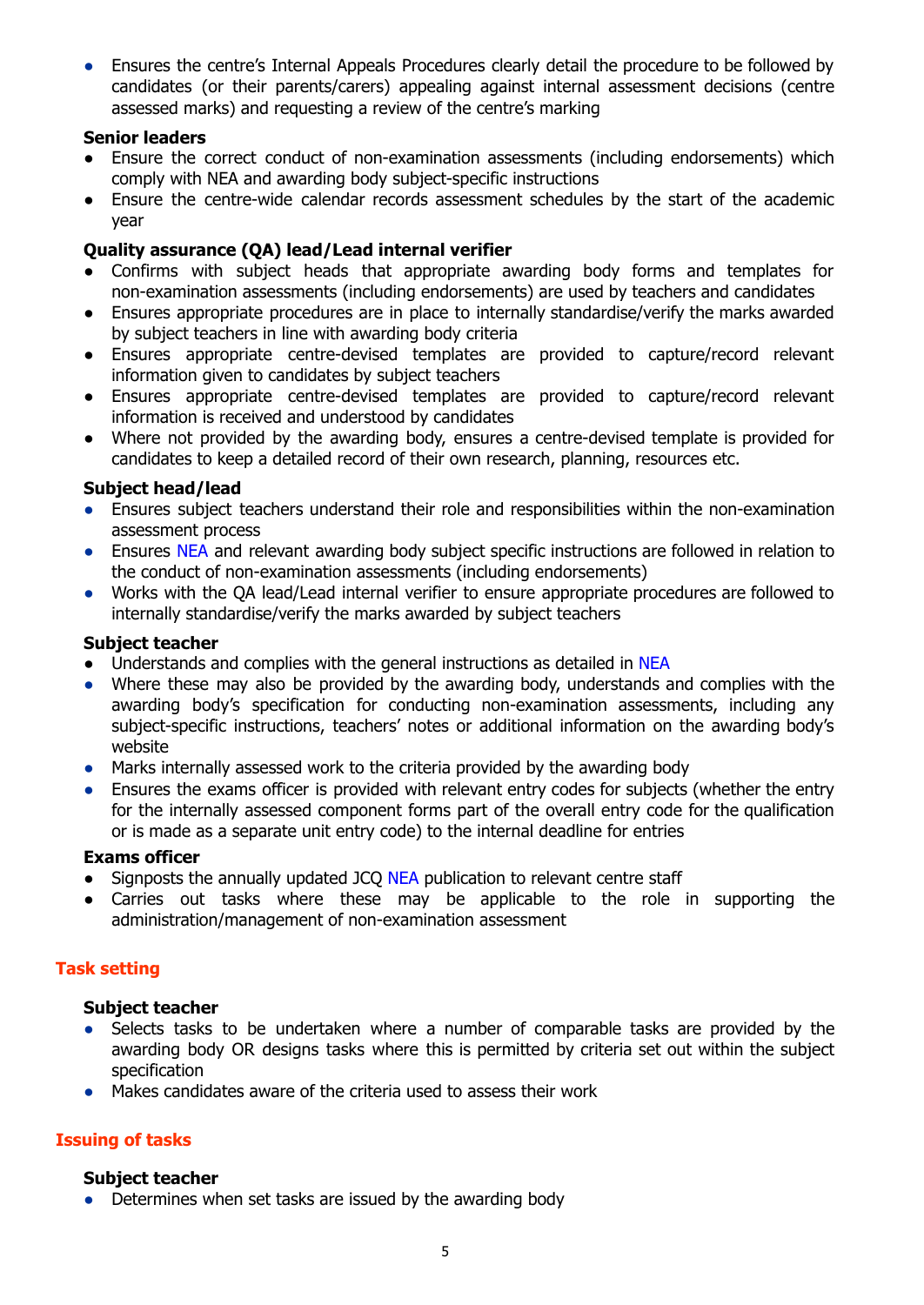- $\bullet$  Identifies date(s) when tasks should be taken by candidates
- Accesses set tasks in sufficient time to allow planning, resourcing and teaching and ensures that materials are stored securely at all times
- Ensures the correct task is issued to candidates

#### <span id="page-6-0"></span>**Task taking**

#### <span id="page-6-1"></span>**Supervision**

#### **Subject teacher**

- Checks the awarding body's subject-specific requirements ensuring candidates take tasks under the required conditions and supervision arrangements
- Ensures there is sufficient supervision to enable the work of a candidate to be authenticated
- Ensures there is sufficient supervision to ensure the work a candidate submits is their own
- Is confident where work may be completed outside of the centre without direct supervision, that the work produced is the candidate's own
- Where candidates may work in groups, keeps a record of each candidate's contribution and it must be possible to attribute assessable outcomes to individual candidates
- Ensures candidates are aware of the current JCQ documents [Information](http://www.jcq.org.uk/exams-office/information-for-candidates-documents) for candidates [non-examination](http://www.jcq.org.uk/exams-office/information-for-candidates-documents) assessments and [Information](http://www.jcq.org.uk/exams-office/information-for-candidates-documents) for candidates - Social Media
- Ensures candidates understand and comply with the regulations in relevant JCO Information for candidates documents

#### <span id="page-6-2"></span>**Advice and feedback**

#### **Subject teacher**

- As relevant to the subject/component, advises candidates on relevant aspects before candidates begin working on a task
- Will not provide candidates with model answers or writing frames specific to the task
- When reviewing candidates' work, unless prohibited by the specification, provides oral and written advice at a general level to candidates
- Allows candidates to revise and re-draft work after advice has been given at a general level
- Records any assistance given beyond general advice and takes it into account in the marking or submits it to the external examiner
- Ensures when work has been assessed, candidates are not allowed to revise it

#### <span id="page-6-3"></span>**Resources**

#### **Subject teacher**

- Refers to the awarding body's specification and/or associated documentation to determine if candidates have restricted/unrestricted access to resources when planning and researching their tasks
- Ensures conditions for any formally supervised sessions are known and put in place
- Ensures appropriate arrangements are in place to keep the work to be assessed, and any preparatory work, secure between any formally supervised sessions, including work that is stored electronically
- Ensures conditions for any formally supervised sessions are understood and followed by candidates
- Ensures candidates understand that they are not allowed to introduce augmented notes or new resources between formally supervised sessions
- Ensures that where appropriate to include references, candidates keep a detailed record of their own research, planning, resources etc.

#### <span id="page-6-4"></span>**Word and time limits**

#### **Subject teacher**

● Refers to the awarding body's specification to determine where word and time limits apply/are mandatory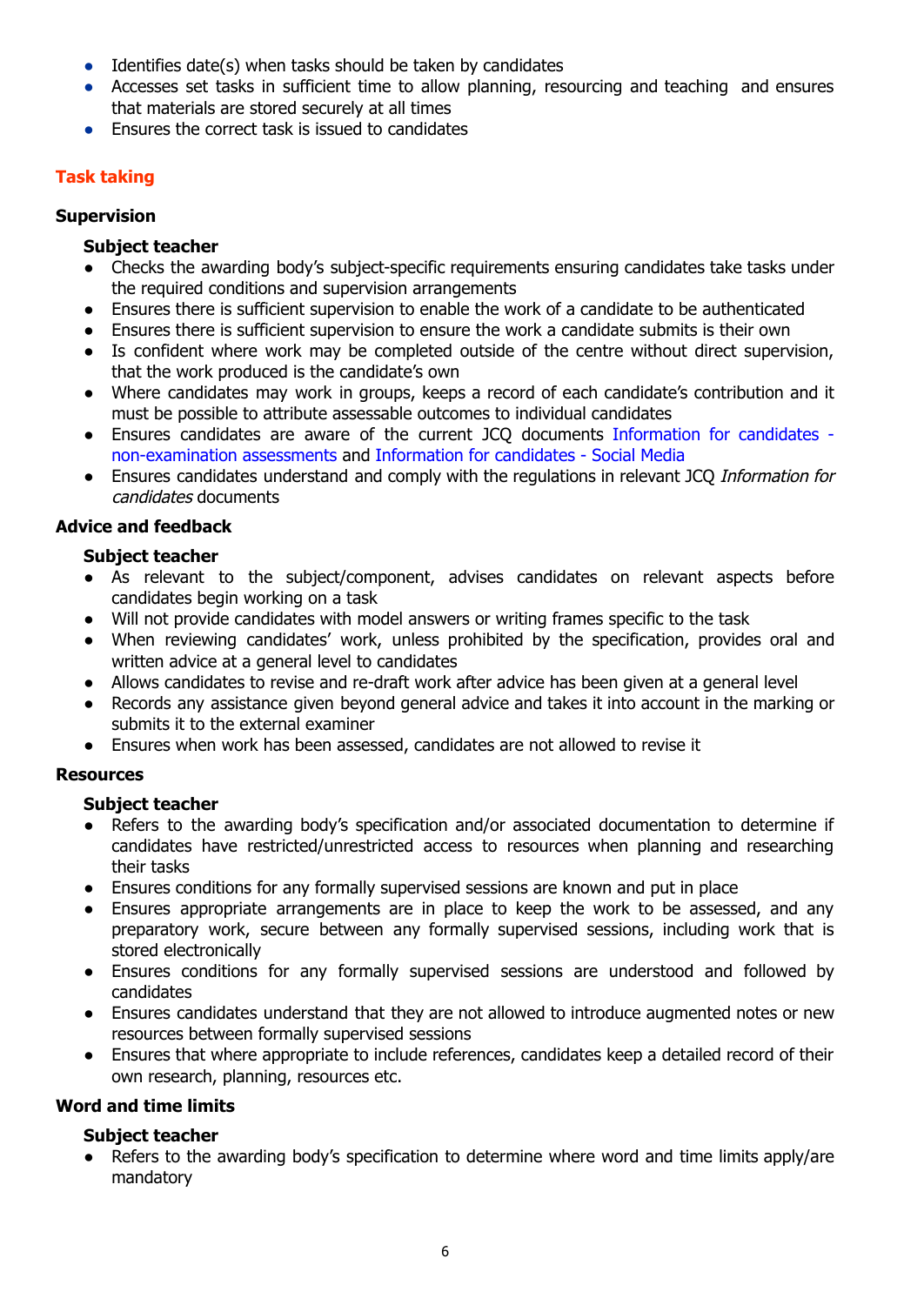#### <span id="page-7-0"></span>**Collaboration and group work**

#### **Subject teacher**

- Unless stated otherwise in the awarding body's specification, and where appropriate, allows candidates to collaborate when carrying out research and preparatory work
- Ensures that it is possible to attribute assessable outcomes to individual candidates
- Ensures that where an assignment requires written work to be produced, each candidate writes up their own account of the assignment
- Assesses the work of each candidate individually

#### <span id="page-7-1"></span>**Authentication procedures**

#### **Subject teacher**

- Where required by the awarding body's specification
	- o ensures candidates sign a declaration confirming the work they submit for final assessment is their own unaided work
	- o signs the teacher declaration of authentication confirming the requirements have been met
- Keeps signed candidate declarations on file until the deadline for requesting reviews of results has passed or until any appeal, malpractice or other results enquiry has been completed, whichever is later
- Provides signed candidate declarations where these may be requested by a JCQ Centre **Inspector**
- Where there may be doubt about the authenticity of the work of a candidate or if malpractice is suspected, follows the authentication procedures and malpractice information in [NEA](http://www.jcq.org.uk/exams-office/non-examination-assessments) and informs a member of the senior leadership team
- Understands that if, during the external moderation process, it is found that the work has not been properly authenticated, the awarding body will set the mark(s) awarded by the centre to zero

#### <span id="page-7-2"></span>**Presentation of work**

#### **Subject teacher**

- Obtains informed consent at the beginning of the course from parents/carers if videos or photographs/images of candidates will be included as evidence of participation or contribution
- Instructs candidates to present work as detailed in [NEA](http://www.jcq.org.uk/exams-office/non-examination-assessments) unless the awarding body's specification gives different subject-specific instructions
- Instructs candidates to add their candidate number, centre number and the component code of the assessment as a header/footer on each page of their work

#### <span id="page-7-3"></span>**Keeping materials secure**

#### **Subject teacher**

- When work is being undertaken by candidates under formal supervision, ensures work is securely stored between sessions (if more than one session)
- When work is submitted by candidates for final assessment, ensures work is securely stored
- *●* Follows secure storage instructions as defined in [NEA](http://www.jcq.org.uk/exams-office/non-examination-assessments) 4.8
- Takes sensible precautions when work is taken home for marking
- Stores internally assessed work, including the sample returned after awarding body moderation, securely until all possible post-results services have been exhausted
- If post-results services have not been requested, returns internally assessed work to candidates (if requested by a candidate) after the deadline for requesting a review of results for the relevant series
- If post-results services have been requested, returns internally assessed work to candidates (if requested by a candidate) once the review of results and any subsequent appeal has been completed
- Reminds candidates of the need to keep their own work secure at all times and not share completed or partially completed work on-line, on social media or through any other means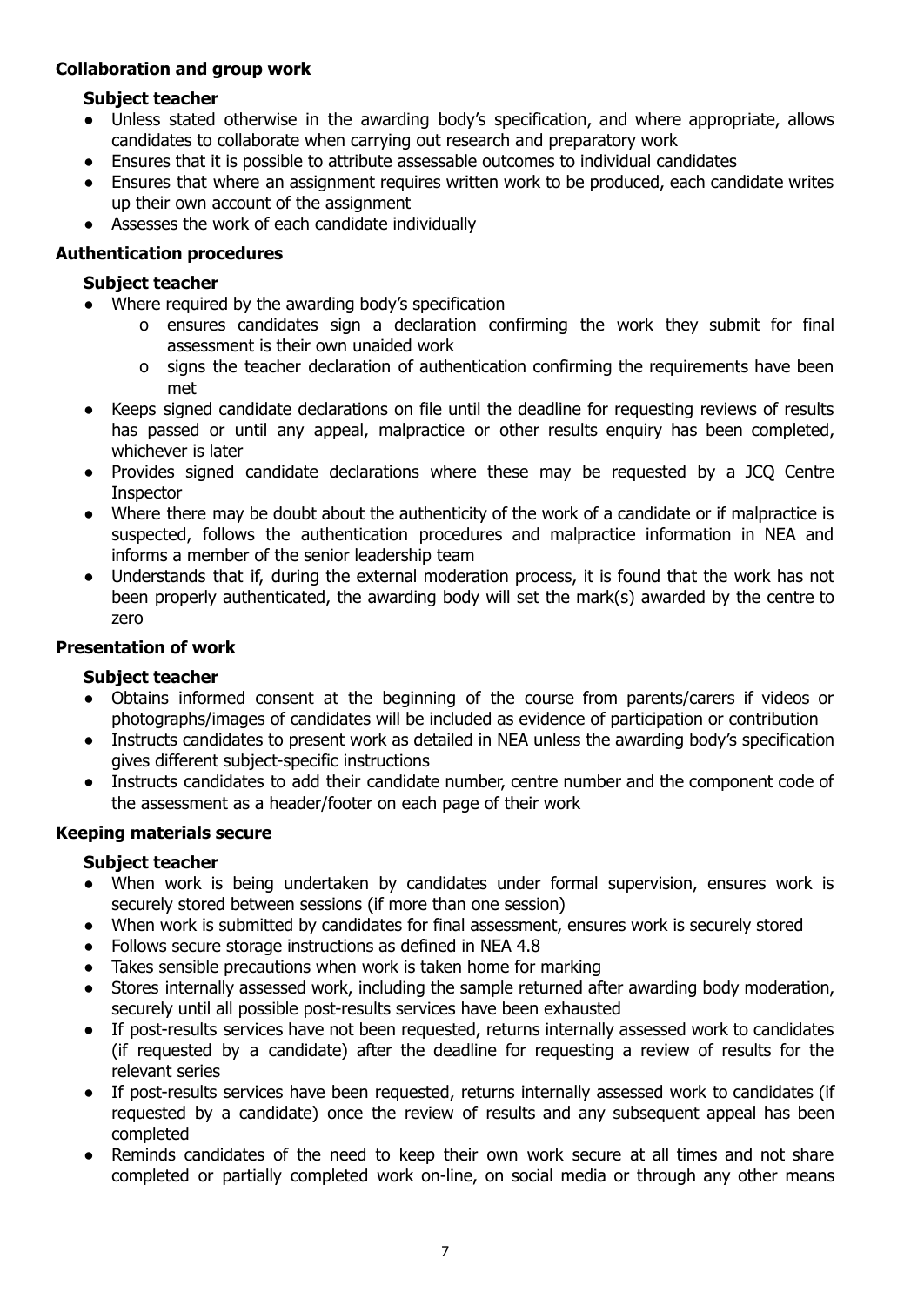(Reminds candidates of the contents of the JCQ document Information for candidates – Social Media)

- Where work is stored electronically, liaises with the IT Manager to ensure the protection and back-up of candidates' work and that appropriate arrangements are in place to restrict access to it between sessions
- Understands that during the period from the submission of work for formal assessment until the deadline for requesting a review of results, copies of work may be used for other purposes, provided that the originals are stored securely as required

#### **IT Manager**

- Ensures appropriate arrangements are in place to restrict access between sessions to candidates' work where work is stored electronically
- Restricts access to this material and utilises appropriate security safeguards such as firewall protection and virus scanning software
- Employs an effective back-up strategy so that an up to date archive of candidates' evidence is maintained
- Considers encrypting any sensitive digital media to ensure the security of the data stored within it and refers to awarding body guidance to ensure that the method of encryption is suitable

#### <span id="page-8-0"></span>**Task marking – externally assessed components**

#### <span id="page-8-1"></span>**Conduct of externally assessed work**

#### **Subject teacher**

- Liaises with the exams officer regarding the arrangements for any externally assessed components of a specification which must be conducted within a window of dates specified by the awarding body and where applicable, according to JCQ Instructions for conducting examinations
- **●** Liaises with the Visiting Examiner where this may be applicable to any externally assessed component

#### **Exams officer**

- **●** Arranges timetabling, rooming and invigilation where and if this is applicable to any externally assessed non-examination component of a specification
- **●** Conducts the externally assessed component within the window specified by the awarding body and where applicable, according to JCO Instructions for conducting examinations

#### **Submission of work**

#### **Subject teacher**

● Pays close attention to the completion of the attendance register, if applicable

#### **Exams officer**

- **●** Provides the attendance register to the subject teacher where applicable
- **●** Ensures the awarding body's attendance register for any externally assessed component is completed correctly
- **●** Where candidates' work must be despatched to an awarding body's examinerensures this is completed by the date specified by the awarding body
- **●** Keeps a copy of the attendance register until after the deadline for reviews of results for the exam series
- **●** Packages the work as required by the awarding body and attaches the examiner address label
- Ensures that the package in which the work is despatched is robust and securely fastened
- **●** Despatches the work to the awarding body's instructions by the required deadline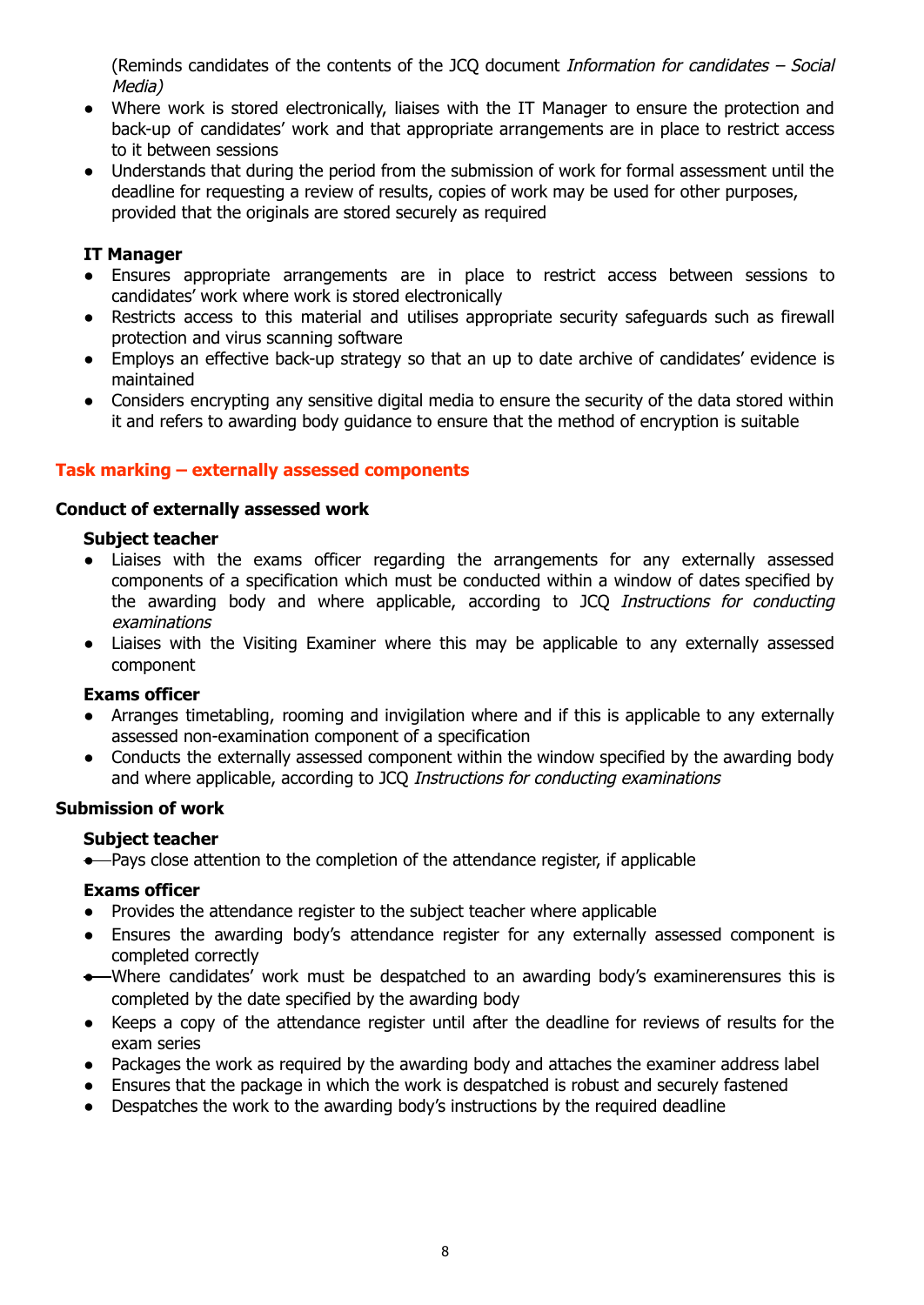#### <span id="page-9-0"></span>**Task marking – internally assessed components**

#### <span id="page-9-1"></span>**Marking and annotation**

#### **Head of centre**

- **●** Makes every effort to avoid situations where a candidate is assessed by a person who has a close personal relationship with the candidate, for example, members of their family (which includes step-family, foster family and similar close relationships) or close friends and their immediate family (e.g son/daughter)
- Where this cannot be avoided, ensures the possible conflict of interest is declared to the relevant awarding body and the marked work is submitted for moderation whether or not it is part of the moderation sample

#### **Subject head/lead**

Sets timescales for teachers to inform candidates of their centre-assessed marks that will allow sufficient time for a candidate to appeal an internal assessment decision/request a review of the centre's marking prior to the marks being submitted to the awarding body external deadline

#### **Subject teacher**

- Accesses awarding body training/updates as required to ensure familiarity with the mark scheme/marking process
- Marks candidates' work in accordance with the marking criteria provided by the awarding body
- Annotates candidates' work as required to facilitate internal standardisation of marking and enable external moderation to check that marking is in line with the assessment criteria
- Informs candidates of their marks which could be subject to change by the awarding body moderation process
- Ensures candidates are informed of the timescale set by the subject lead or as indicated in the centre's internal appeals procedure to enable an internal appeal/request for a review of marking to be submitted by a candidate and the outcome known before final marks are submitted to the awarding body

#### <span id="page-9-2"></span>**Internal standardisation**

#### **Quality assurance (QA) lead/Lead internal verifier**

- Ensures that internal standardisation of marks across assessors and teaching groups takes place as required and to sequence
- Supports staff not familiar with the mark scheme (e.g. NQTs, supply staff etc.)
- Ensures accurate internal standardisation for example by
	- $\circ$  obtaining reference materials at an early stage in the course
	- $\circ$  holding a preliminary trial marking session prior to marking
	- o carrying out further trial marking at appropriate points during the marking period
	- o after most marking has been completed, holds a further meeting to make final adjustments
	- $\circ$  making final adjustments to marks prior to submission, retaining work and evidence of standardisation
- **●** Retains evidence that internal standardisation has been carried out

#### **Subject teacher**

- Indicates on work (or cover sheet) the date of marking
- Marks to common standards
- Keeps candidates work secure until after the closing date for review of results for the series concerned or until any appeal, malpractice or other results enquiry has been completed, whichever is later

#### <span id="page-9-3"></span>**Consortium arrangements**

#### **Subject head/lead**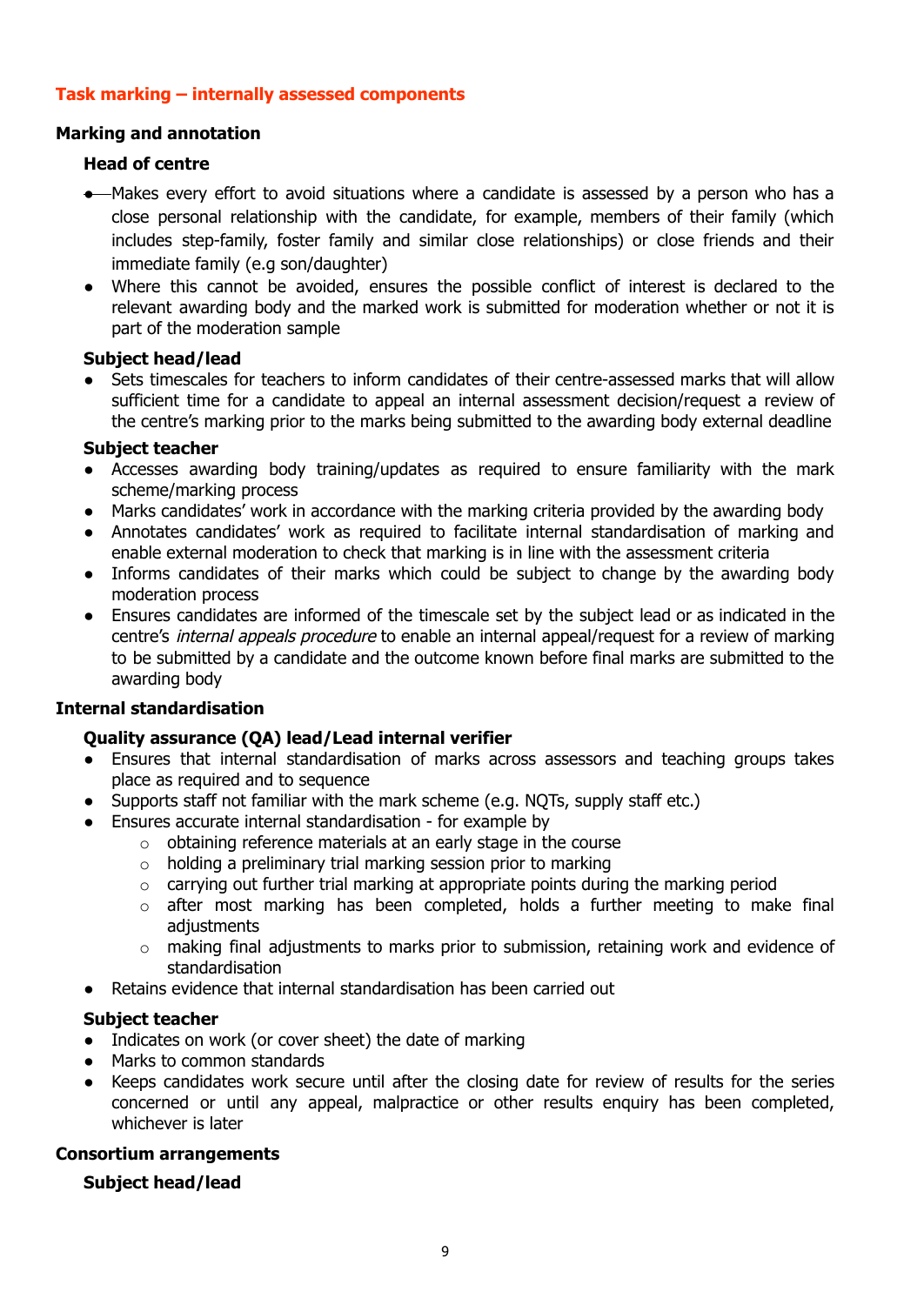- Ensures a consortium co-ordinator is nominated (where this may be required as the consortium lead)
- If the consortium lead, liaises with the exams officer to ensure the relevant awarding body is informed that the centre is part of a consortium by submitting Form JCQ/CCA Centre consortium arrangements for centre-assessed work for each exam series affected
- Ensures procedures for internal standardisation as a consortium are followed

#### **Subject teacher**

- Provides marks to the exams officer to the internal deadline
- Provides the moderation sample to the exams officer to the internal deadline
- Retains all candidates' work in the consortium until after the deadline for reviews of results for the exam series concerned or until any appeal, malpractice or other results enquiry has been completed, whichever is later

#### **Exams officer**

- Where the centre is the consortium lead
	- o submits an online notification of Centre consortium arrangements for centre-assessed work to the relevant awarding body through the Centre Admin Portal (CAP) by no later than the published deadline for each exam series affected
	- o submits marks for home centre candidates to the awarding body deadline
	- o liaises with the other exams officers in the consortium to arrange despatch of a single moderation sample to the awarding body deadline

#### <span id="page-10-0"></span>**Submission of marks and work for moderation**

#### **Subject teacher**

- Inputs and submits marks online, via the awarding body secure extranet site, keeping a record of the marks awarded, to the external deadline/Provides marks to the exams officer to the internal deadline
- Where responsible for marks input, ensures checks are made that marks for any additional candidates are submitted and ensures mark input is checked before submission to avoid transcription errors
- Submits the requested samples of candidates' work to the awarding body moderator by the external deadline, keeping a record of the work submitted/Provides the moderation sample to the exams officer to the internal deadline
- Ensures that where a candidate's work has been facilitated by a scribe or practical assistant, the relevant completed cover sheet is securely attached to the front of the work and sent to the moderator in addition to the sample requested
- Ensures the moderator is provided with authentication of candidates' work, confirmation that internal standardisation has been undertaken and any other subject-specific information where this may be required
- Submits any supporting documentation required by the awarding body/Provides the exams officer with any supporting documentation required by the awarding body

#### **Exams officer**

- Inputs and submits marks online, via the awarding body secure extranet site, keeping a record of the marks submitted, to the external deadline/Confirms with subject teachers that marks have been submitted to the awarding body deadline
- Where responsible for marks input, ensures checks are made that marks for any additional candidates are submitted and ensures mark input is checked before submission to avoid transcription errors
- Submits the requested samples of candidates' work to the moderator by the awarding body deadline, keeping a record of the work submitted/Confirms with Subject teacher that the moderation sample has been submitted to the awarding body deadline
- Ensures that for postal moderation
	- o work is dispatched in packaging provided by the awarding body
	- o moderator label(s) provided by the awarding body are affixed to the packaging
	- o proof of dispatch is obtained and kept on file until the successful issue of final results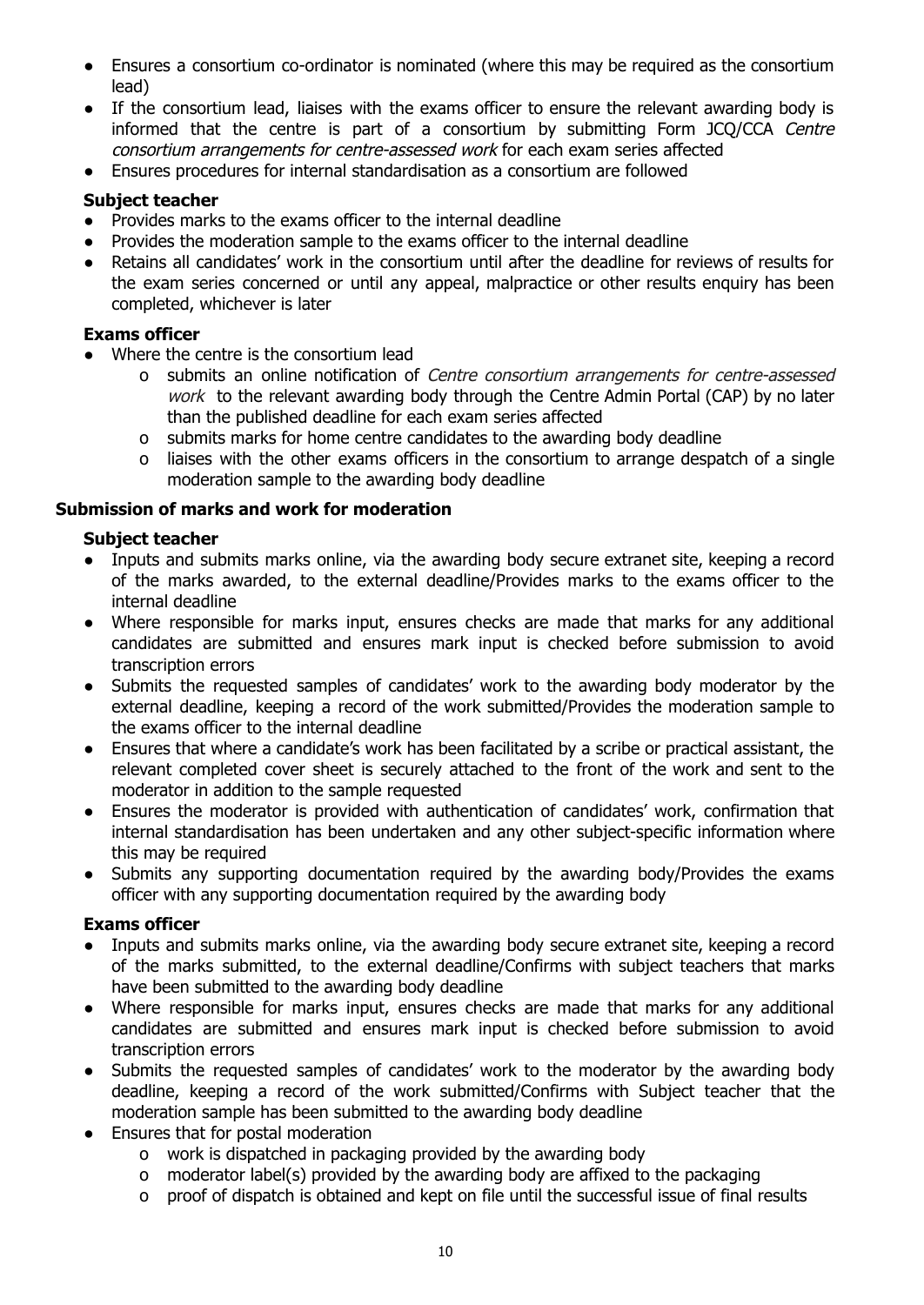- Through the subject teacher, ensures the moderator is provided with authentication of candidates' work, confirmation that internal standardisation has been undertaken and any other subject-specific information where this may be required
- Through the subject teacher, submits any supporting documentation required by the awarding body

#### <span id="page-11-0"></span>**Storage and retention of work after submission of marks**

#### **Subject teacher**

- Keeps a record of names and candidate numbers for candidates whose work was included in the moderation sample
- Retains all marked candidates' work (including any sample returned after moderation) under secure conditions for the required retention period
- In liaison with the IT Manager, takes steps to protect any work stored electronically from corruption and has a back-up procedure in place
- If retention is a problem because of the nature of the work, retains some form of evidence such as photos, audio or media recordings

#### **Exams officer**

● Ensures any sample returned after moderation is logged and returned to the subject teacher for secure storage and required retention

#### <span id="page-11-1"></span>**External moderation – the process**

#### **Subject teacher**

- Ensures that awarding body or its moderator receive the correct samples of candidates' work
- Where relevant, liaises with the awarding body/moderator where the moderator visits the centre to mark the sample of work
- Complies with any request from the moderator for remaining work or further evidence of the centre's marking

#### <span id="page-11-2"></span>**External moderation – feedback**

#### **Subject head/lead**

- Checks the final moderated marks when issued to the centre when the results are published
- Checks moderator reports and ensures that any remedial action, if necessary, is undertaken before the next exam series

#### **Exams officer**

- Accesses or signposts moderator reports to relevant staff
- Takes remedial action, if necessary, where feedback may relate to centre administration

#### <span id="page-11-3"></span>**Access arrangements and reasonable adjustments**

#### **Subject teacher**

● Works with the SENCo to ensure any access arrangements for eligible candidates are applied to assessments

#### **Additional Learning Support Special educational needs coordinator (SENCo)**

- **●** Follows the regulations and guidance in the JCQ publication Access [Arrangements](http://www.jcq.org.uk/exams-office/access-arrangements-and-special-consideration) and Reasonable [Adjustments](http://www.jcq.org.uk/exams-office/access-arrangements-and-special-consideration) in relation to non-examination assessments including [Reasonable](https://www.jcq.org.uk/exams-office/access-arrangements-and-special-consideration/regulations-and-guidance) Adjustments for GCE A-level sciences – [Endorsement](https://www.jcq.org.uk/exams-office/access-arrangements-and-special-consideration/regulations-and-guidance) of practical skills
- **●** Where arrangements do not undermine the integrity of the qualification and is the candidate's normal way of working, will ensure access arrangements are in place and awarding body approval, where required, has been obtained prior to assessments taking place
- **●** Makes subject teachers aware of any access arrangements for eligible candidates which need to be applied to assessments
- **●** Works with subject teachers to ensure requirements for access arrangement candidates requiring the support of a facilitator in assessments are met
- **●** Ensures that staff acting as an access arrangement facilitator are fully trained in their role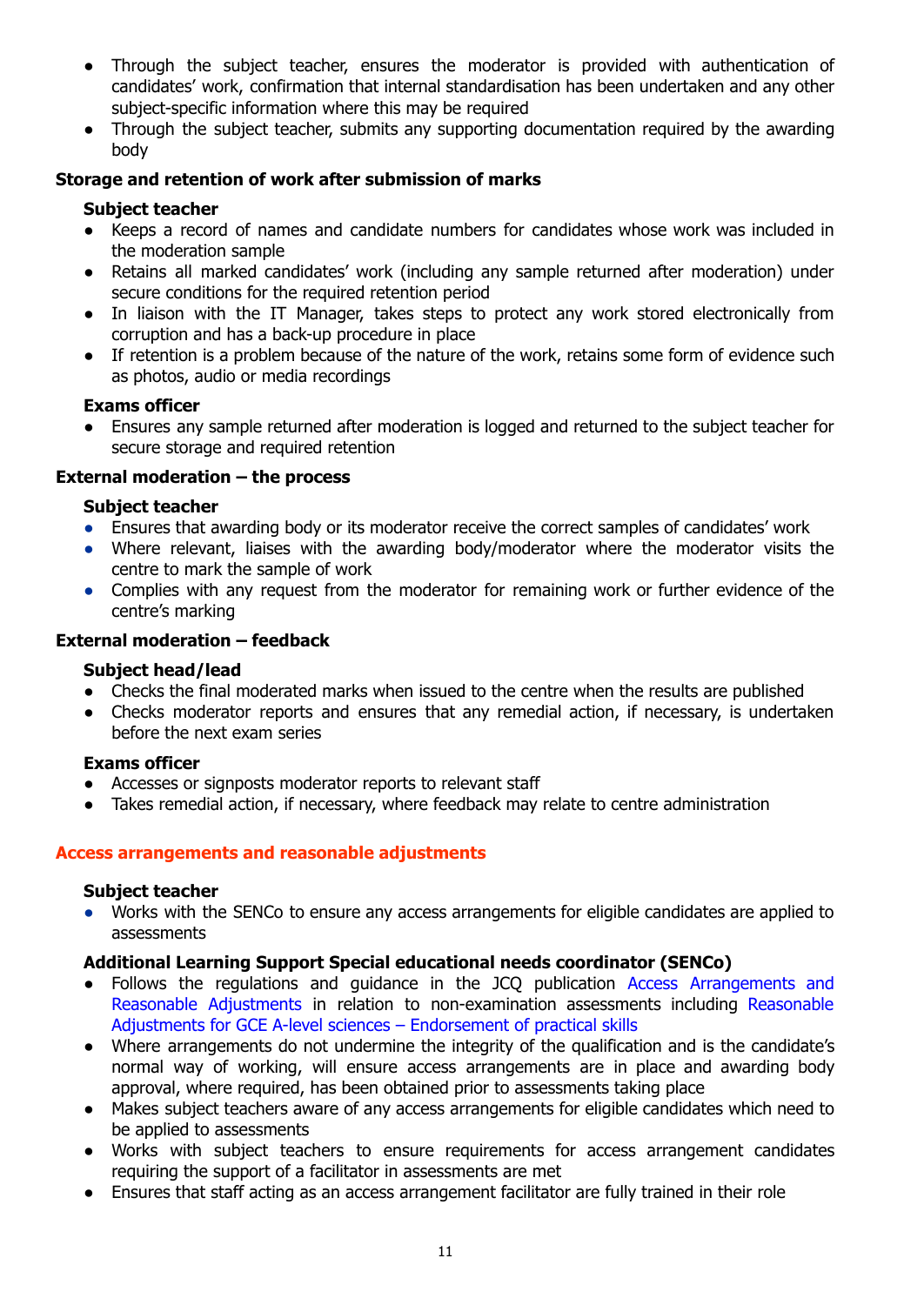#### <span id="page-12-0"></span>**Special consideration and loss of work**

#### **Subject teacher**

- Understands that a candidate may be eligible for special consideration in assessments in certain situations where a candidate is absent and/or produces a reduced quantity of work
- Liaises with the exams officer when special consideration may need to be applied for a candidate taking assessments
- Liaises with the exams officer to report loss of work to the awarding body

#### **Exams officer**

- Refers to/directs relevant staff to the JCQ publication A guide to the special [consideration](http://www.jcq.org.uk/exams-office/access-arrangements-and-special-consideration) [process](http://www.jcq.org.uk/exams-office/access-arrangements-and-special-consideration)
	- o Where a candidate is eligible, submits an application for special consideration via the awarding body's secure extranet site to the prescribed timescale
	- o Where application for special consideration via the awarding body's secure extranet site is not applicable, submits the required form to the awarding body to the prescribed timescale
	- o Keeps required evidence on file to support the application
- Refers to/directs relevant staff where applicable to Form  $15 JCO/LCW$  and where applicable submits to the relevant awarding body

#### <span id="page-12-1"></span>**Malpractice**

#### **Head of centre**

- Understands the responsibility to immediately report to the relevant awarding body any alleged, suspected or actual incidents of malpractice involving candidates, teachers, invigilators or other administrative staff
- Is familiar with the JCO publication Suspected [Malpractice:](http://www.jcq.org.uk/exams-office/malpractice) Policies and Procedures
- Ensures that those members of teaching staff involved in the direct supervision of candidates producing non-examination assessment are aware of the potential for malpractice and ensures that teaching staff are reminded that failure to report allegations of malpractice or suspected malpractice constitutes malpractice in itself

#### **Subject teacher**

- *●* Is aware of the JCQ Notice to Centres Sharing NEA material and [candidates'](http://www.jcq.org.uk/exams-office/non-examination-assessments) work to mitigate against candidate and centre malpractice
- *●* Ensures candidates understand what constitutes malpractice in non-examination assessments
- Ensures candidates understand the JCO document [Information](http://www.jcq.org.uk/exams-office/information-for-candidates-documents) for candidates [non-examination](http://www.jcq.org.uk/exams-office/information-for-candidates-documents) assessments
- Ensures candidates understand the JCQ document [Information](http://www.jcq.org.uk/exams-office/information-for-candidates-documents) for candidates Social Media
- Escalates and reports any alleged, suspected or actual incidents of malpractice involving candidates to the head of centre

#### **Exams officer**

- *●* Signposts the JCQ publication Suspected [Malpractice:](http://www.jcq.org.uk/exams-office/malpractice) Policies and Procedures to the head of centre
- *●* Signposts the JCQ Notice to Centres Sharing NEA material and [candidates'](http://www.jcq.org.uk/exams-office/non-examination-assessments) work to subject heads
- *●* Signposts candidates to the relevant JCQ information for candidates documents
- *●* Where required, supports the head of centre in investigating and reporting incidents of alleged, suspected or actual malpractice

#### <span id="page-12-2"></span>**Post-results services**

#### **Head of centre**

● Is familiar with the JCQ publication [Post-Results](https://www.jcq.org.uk/exams-office/post-results-services) Services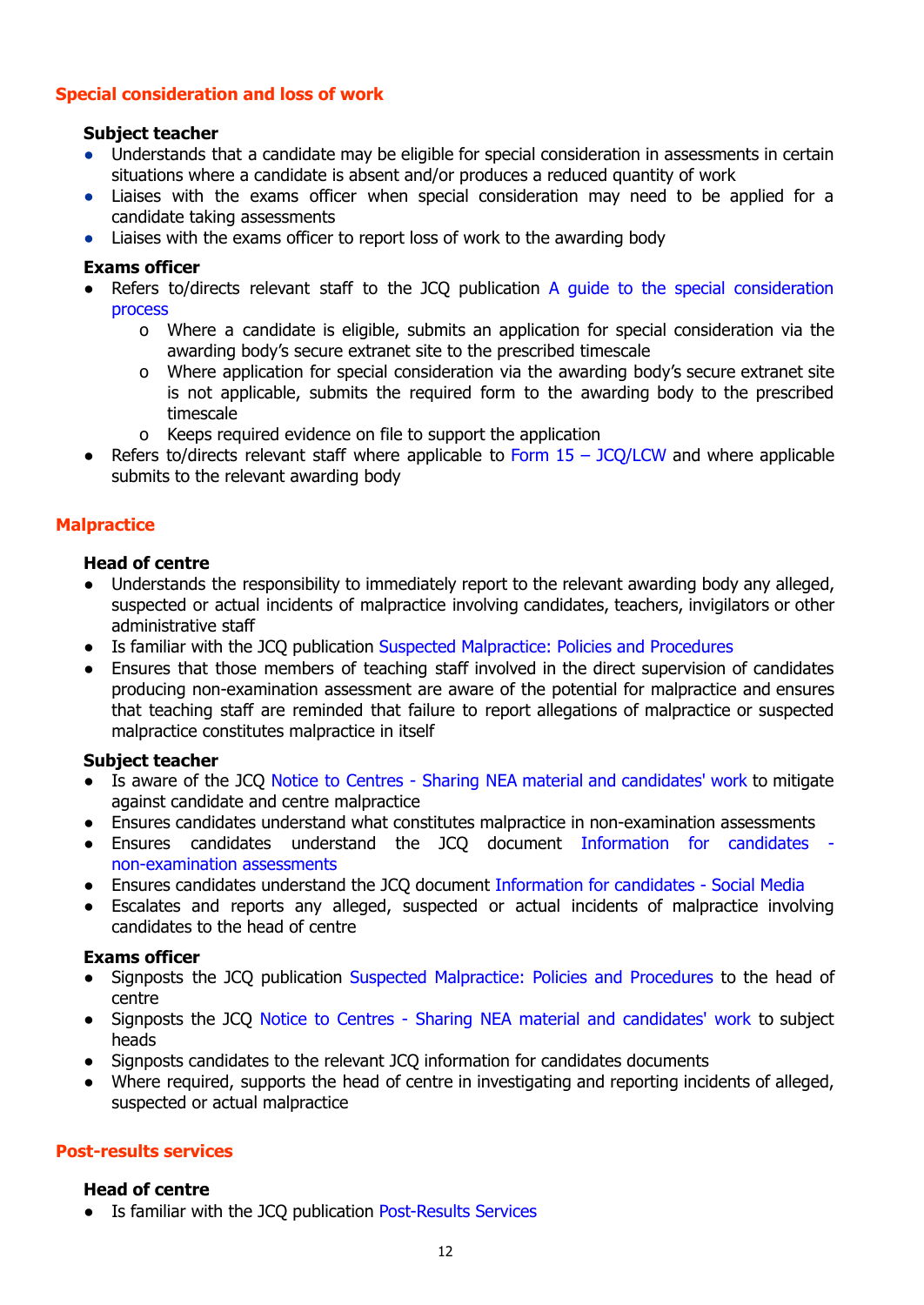Ensures the centre's *internal appeals procedures* clearly detail the procedure to be followed by candidates (or their parents/carers) appealing against a centre decision not to support a review of results or an appeal

#### **Subject head/lead**

● Provides relevant support to subject teachers making decisions about reviews of results

#### **Subject teacher**

- Provides advice and guidance to candidates on their results and the post-results services available
- Provides the exams officer with the original sample or relevant sample of candidates' work that may be required for a review of moderation to the internal deadline

#### **Exams officer**

- *●* Is aware of the individual post-results services available for externally assessed and internally assessed components of non-examination assessments as detailed in the JCQ publication [Post-Results](https://www.jcq.org.uk/exams-office/post-results-services) Services (Information and guidance to centres...)
- Provides/signposts relevant centre staff and candidates to post-results services information
- Ensures any requests for post-results services that are available to non-examination assessments are submitted online via the awarding body secure extranet site to deadline

#### <span id="page-13-0"></span>**Spoken Language Endorsement for GCSE English Language specifications designed for use in England**

#### **Head of centre**

Returns an online 'Head of Centre declaration' at the time of the National Centre Number Register annual update, confirming that all reasonable steps have been or will be taken to ensure that all candidates at the centre have had, or will have, the opportunity to undertake the Spoken Language endorsement

#### **Quality assurance (QA) lead/Lead internal verifier**

**●** Ensures the appropriate arrangements are in place for internal standardisation of assessments

#### **Subject head/lead**

- **●** Confirms understanding of the Spoken Language Endorsement for GCSE English Language specifications designed for use in England and ensures any relevant JCO/awarding body instructions are followed
- **●** Ensures the required task setting and task taking instructions are followed by subject teachers
- **●** Ensures subject teachers assess candidates, either live or from recordings, using the common assessment criteria
- **●** Ensures for monitoring purposes, audio-visual recordings of the presentations of a sample of candidates are provided

#### **Subject teacher**

- Ensures all the requirements in relation to the endorsement are known and understood
- Follows the required task setting and task taking instructions
- Assesses candidates, either live or from recordings, using the common assessment criteria
- Provides audio-visual recordings of the presentations of a sample of candidates for monitoring purposes
- Follows the awarding body's instructions for the submission of grades (Pass, Merit, Distinction or Not Classified) and the storage and submission of recordings

#### **Exams officer**

Follows the awarding body's instructions for the submission of grades and recordings

#### <span id="page-13-1"></span>**Private candidates**

#### **Subject head/lead**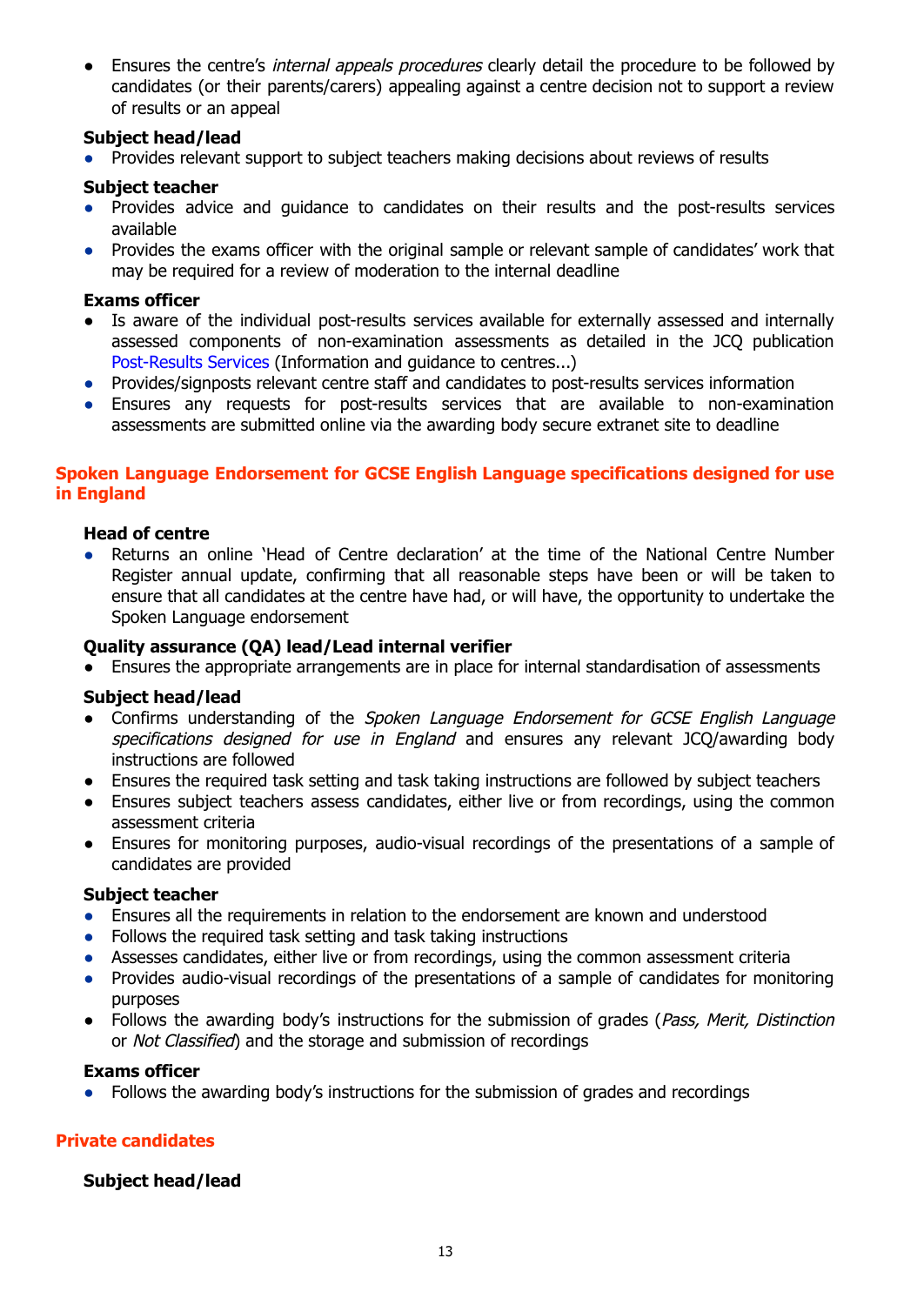- According to centre policy, confirms if private candidates (including distance learners and home educated candidates) are accepted by the centre for entry for subjects containing components of non-examination assessment (where the specification may be made available to private candidates by the awarding body)
- Ensures relevant staff in the centre administer all aspects of the non-examination assessment process for a private candidate, according to the awarding body's specification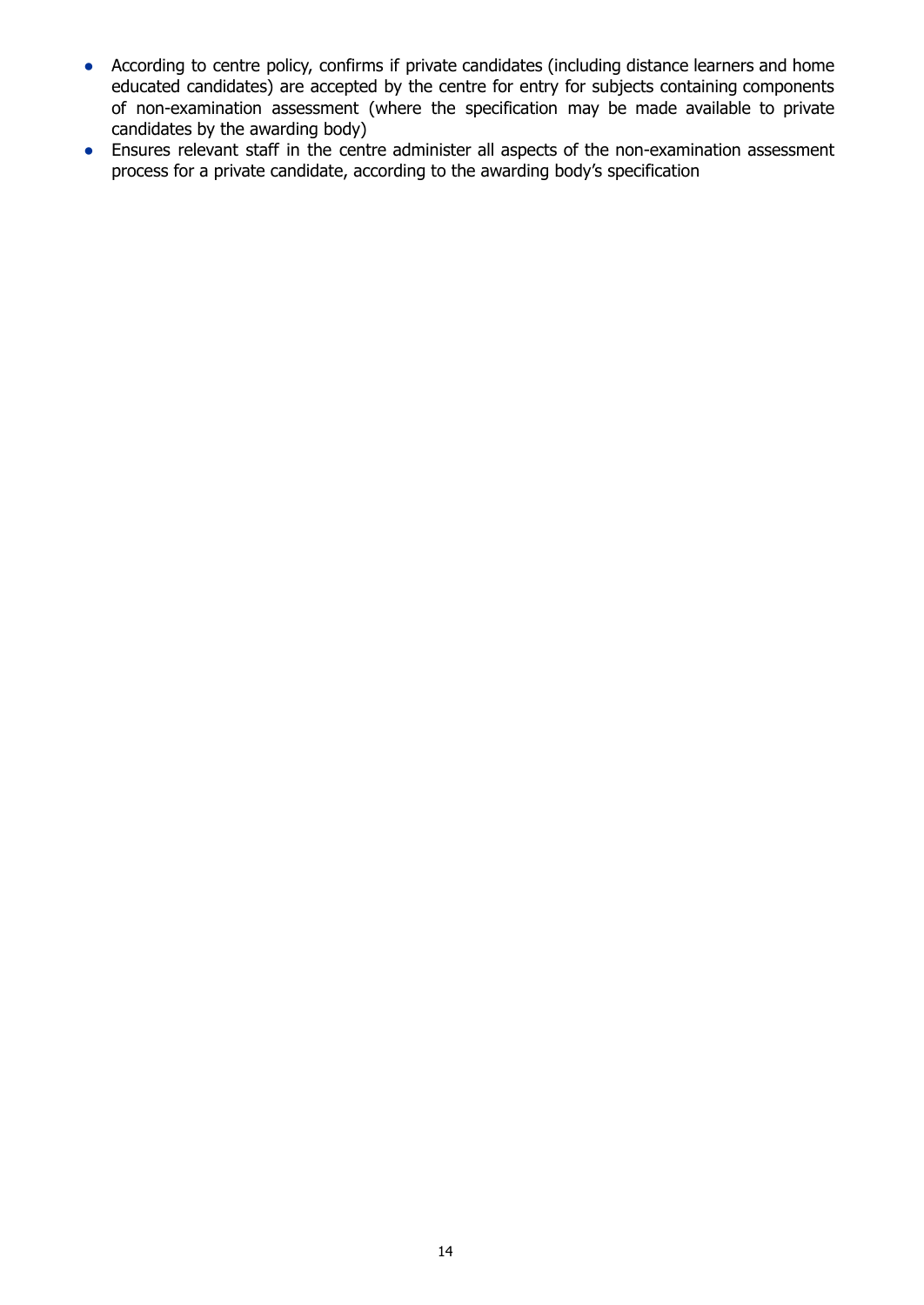#### <span id="page-15-0"></span>**Qualification/Subject specific additional information**

This section provides additional information/procedures for planning and managing non-examination assessments in specific subjects of qualifications.

#### <span id="page-15-1"></span>**GCSE Art & Design**

The Head of Art will ensure:

- all work is appropriately stored & protected
- provide all equipment /materials needed

#### <span id="page-15-2"></span>**Dates by which candidates with NEA will be given their marks**

(correct at 27 Sept 2021 – possible amendments due to OFQUAL or DFE announcements)

| <b>Board</b> | <b>Subject</b> | <b>Head of Subject</b> | Date by which<br><b>NEA Mark to</b><br>be given to<br>candidates |
|--------------|----------------|------------------------|------------------------------------------------------------------|
| <b>AQA</b>   | Art            | Mr Brotherhood         | 17/05/22                                                         |
| <b>AQA</b>   | DT             | Mr Bethell             | 20/04/22                                                         |
| <b>AQA</b>   | Drama          | <b>Ms Harris</b>       | 20/04/22                                                         |
| <b>AQA</b>   | Media          | Ms Brennan             | 23/04/22                                                         |
| Edexcel      | <b>Music</b>   | Mr Dow                 | 27/04/22                                                         |
| <b>OCR</b>   | PE.            | Mr Panayiotou          | 14/03/22                                                         |

#### <span id="page-15-3"></span>**Dates by which NEA marks must be uploaded to Awarding Body Websites**

| Date                                                       | Qualification                 | <b>Details</b> | Exam series |
|------------------------------------------------------------|-------------------------------|----------------|-------------|
| Saturday                                                   | <b>GCSE AQA</b>               | DT, Drama,     | Summer-2022 |
| 7 May 2022<br>(Pending DFE/OFQUAL updates)                 |                               |                |             |
| Sunday<br>15 May 2022                                      | <b>GCSE Edexcel</b>           | Music          |             |
| (Pending DFE/OFQUAL updates)                               |                               |                |             |
| Wednesday<br>30 March 2022<br>(Pending DFE/OFQUAL updates) | <b>GCSE OCR</b>               | <b>PE</b>      |             |
| Saturday<br>7 May 2022<br>(Pending DFE/OFQUAL updates)     | <b>GCSE</b><br><b>EDUQUAS</b> | Media          |             |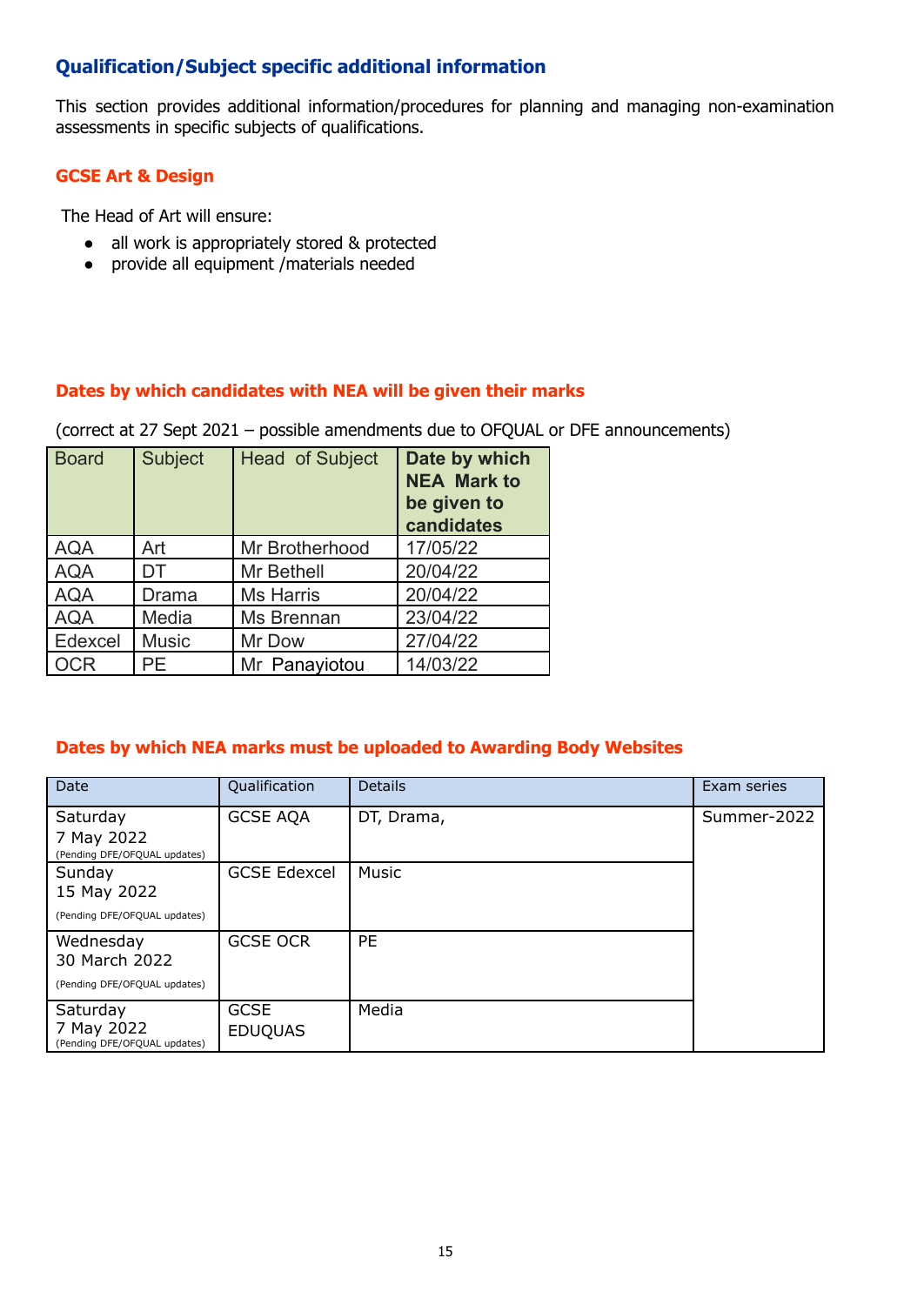#### <span id="page-16-0"></span>**Management of issues and potential risks associated with non-examination assessments**

| Issue/Risk                                                                                                                              | Centre actions to manage issue/mitigate risk                                                                                                                                                                                                                                                                                                                                                                                                                                                                                                                                                                                      | Action by                                                                                                                  |
|-----------------------------------------------------------------------------------------------------------------------------------------|-----------------------------------------------------------------------------------------------------------------------------------------------------------------------------------------------------------------------------------------------------------------------------------------------------------------------------------------------------------------------------------------------------------------------------------------------------------------------------------------------------------------------------------------------------------------------------------------------------------------------------------|----------------------------------------------------------------------------------------------------------------------------|
| Centre staff malpractice                                                                                                                | Records confirm that relevant centre staff are familiar with<br>and follow:<br>the current JCQ publication Instructions for<br>$\bullet$<br>conducting non-examination assessments<br>the JCQ document Notice to Centres - Sharing NEA<br>$\bullet$<br>material and candidates' work -<br>www.jcq.org.uk/exams-office/non-examination-ass<br>essments                                                                                                                                                                                                                                                                             | EO NEA<br>Coordinator<br>HOD/S Confirm<br>by Google doc                                                                    |
| Candidate malpractice                                                                                                                   | Records confirm that candidates are informed and<br>understand they must not:<br>submit work which is not their own<br>make available their work to other candidates<br>through any medium<br>allow other candidates to have access to their own<br>independently sourced material<br>assist other candidates to produce work<br>use books, the internet or other sources without<br>acknowledgement or attribution<br>submit work that has been word processed by a<br>third party without acknowledgement<br>include inappropriate, offensive or obscene<br>material<br>Records confirm that candidates have been made aware of | EO provides IFC<br>to Heads of<br>Depts who will<br>instruct their<br>candidates.<br>Backed up by<br>candidate<br>handbook |
|                                                                                                                                         | the JCQ documents Information for candidates -<br>non-examination assessments and Information for<br>candidates - Social Media -<br>www.jcq.org.uk/exams-office/information-for-candidates-d<br>ocuments and understand they must not post their work on<br>social media                                                                                                                                                                                                                                                                                                                                                          |                                                                                                                            |
|                                                                                                                                         | Task setting                                                                                                                                                                                                                                                                                                                                                                                                                                                                                                                                                                                                                      |                                                                                                                            |
| Awarding body set task: IT<br>failure/corruption of task<br>details where set task details<br>accessed from the awarding<br>body online | Awarding body key date for accessing/downloading set task<br>noted prior to start of course<br>IT systems checked prior to key date<br>Alternative IT system used to gain access<br>Awarding body contacted to request direct email of task<br>details                                                                                                                                                                                                                                                                                                                                                                            | HOD/S with<br>support from IT<br>dept                                                                                      |
| Centre set task: Subject<br>teacher fails to meet the<br>assessment criteria as<br>detailed in the specification                        | Ensures that subject teachers access awarding body<br>training information, practice materials etc.<br>Records confirmation that subject teachers understand the<br>task setting arrangements as defined in the awarding<br>body's specification<br>Samples assessment criteria in the centre set task                                                                                                                                                                                                                                                                                                                            | Subject Teacher<br>Line Managers<br>backed up with<br>meetings with<br><b>NEA Coordinator</b>                              |
| Candidates do not understand<br>the marking criteria and what<br>they need to do to gain credit                                         | A simplified version of the awarding body's marking criteria<br>described in the specification that is not specific to the<br>work of an individual candidate or group of candidates is<br>produced for candidates<br>Records confirm all candidates understand the marking<br>criteria<br>Candidates confirm/record they understand the marking<br>criteria                                                                                                                                                                                                                                                                      | Subject teachers<br>in conjunction<br>with HOD/S                                                                           |
| Subject teacher long term<br>absence during the task<br>setting stage                                                                   | See centre's Exam Contingency Plan - Teaching staff<br>extended absence at key points in the exam cycle                                                                                                                                                                                                                                                                                                                                                                                                                                                                                                                           |                                                                                                                            |
|                                                                                                                                         | Issuing of tasks                                                                                                                                                                                                                                                                                                                                                                                                                                                                                                                                                                                                                  |                                                                                                                            |
| Awarding body set task not<br>issued to candidates on time                                                                              | Awarding body key date for accessing set task as detailed<br>in the specification noted prior to start of course<br>Course information issued to candidates contains details<br>when set task will be issued and needs to be completed by<br>Set task accessed well in advance to allow time for<br>planning, resourcing and teaching                                                                                                                                                                                                                                                                                             | HOD/S                                                                                                                      |
| The wrong task is given to<br>candidates                                                                                                | Ensures course planning and information taken from the<br>awarding body's specification confirms the correct task will<br>be issued to candidates                                                                                                                                                                                                                                                                                                                                                                                                                                                                                 | HOD/S & NEA<br>Coordinator                                                                                                 |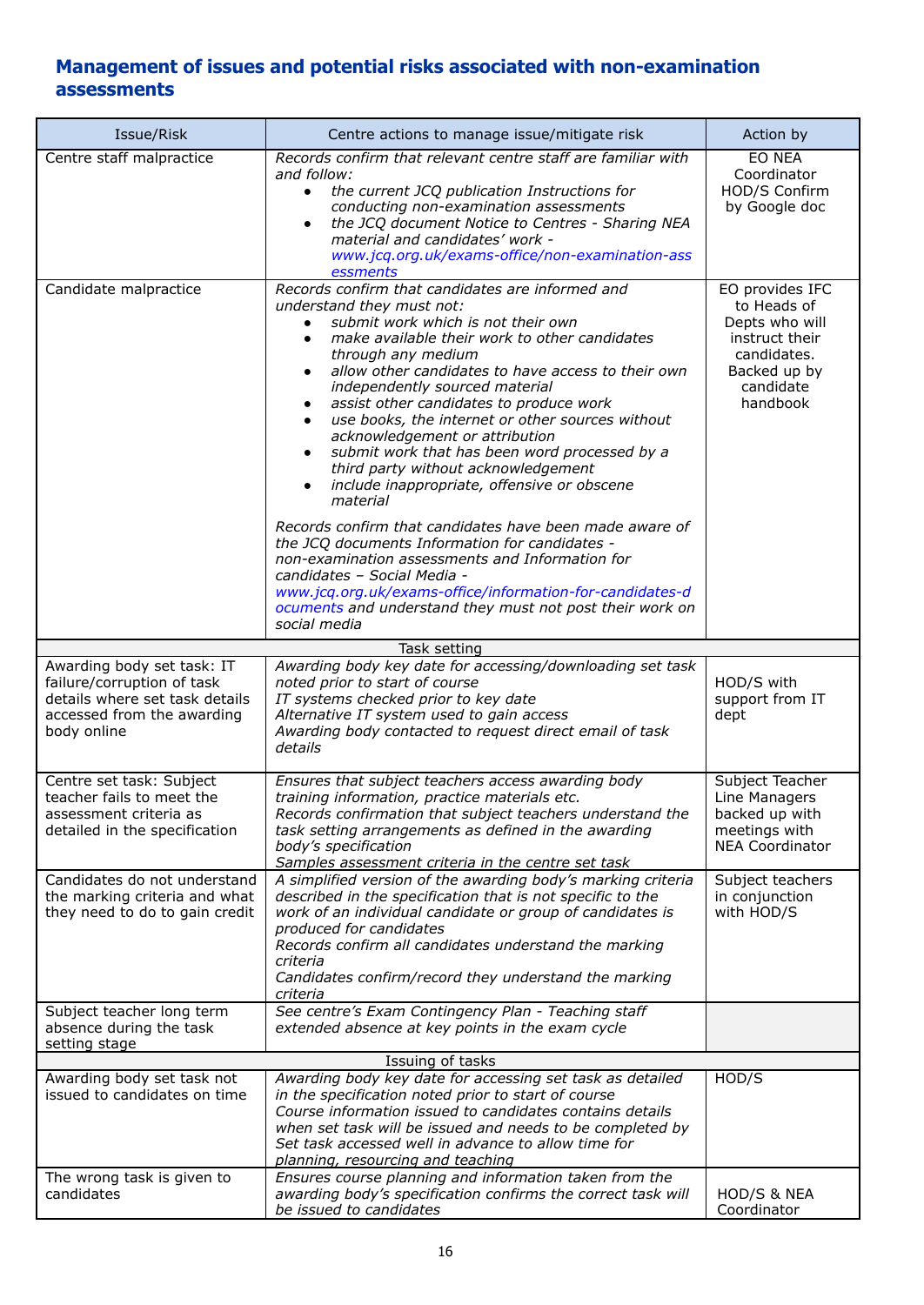|                                                                                                                                                                               | Awarding body guidance sought where this issue remains<br>unresolved                                                                                                                                                                                                                                                                                                                                                                                                                                                                                                           |                                                    |
|-------------------------------------------------------------------------------------------------------------------------------------------------------------------------------|--------------------------------------------------------------------------------------------------------------------------------------------------------------------------------------------------------------------------------------------------------------------------------------------------------------------------------------------------------------------------------------------------------------------------------------------------------------------------------------------------------------------------------------------------------------------------------|----------------------------------------------------|
| Subject teacher long term<br>absence during the issuing of<br>tasks stage                                                                                                     | See centre's exam contingency plan - Teaching staff<br>extended absence at key points in the exam cycle                                                                                                                                                                                                                                                                                                                                                                                                                                                                        |                                                    |
| A candidate (or parent/carer)<br>expresses concern about<br>safeguarding, confidentiality<br>or faith in undertaking a task<br>such as a presentation that<br>may be recorded | Ensures the candidate's presentation does not form part of<br>the sample which will be recorded<br>Contacts the awarding body at the earliest opportunity<br>where unable to record the required number of candidates<br>for the monitoring sample                                                                                                                                                                                                                                                                                                                             | HOD/S with<br>support from EO                      |
|                                                                                                                                                                               | Task taking                                                                                                                                                                                                                                                                                                                                                                                                                                                                                                                                                                    |                                                    |
| <b>Supervision</b><br>Planned assessments clash<br>with other centre or<br>candidate activities                                                                               | Assessment plan identified for the start of the course<br>Assessment dates/periods included in centre wide calendar                                                                                                                                                                                                                                                                                                                                                                                                                                                            | <b>NEA Coordinator</b>                             |
| Rooms or facilities inadequate<br>for candidates to take tasks<br>under appropriate supervision                                                                               | Timetabling organised to allocate appropriate rooms and IT<br>facilities for the start of the course<br>Staggered sessions arranged where IT facilities insufficient<br>for number of candidates<br>Whole cohort to undertake written task in large exam<br>venue at the same time (exam conditions do not apply)                                                                                                                                                                                                                                                              | HOD/S, NEA<br>coordinator &<br>EO                  |
| Insufficient supervision of<br>candidates to enable work to<br>be authenticated                                                                                               | Confirm subject teachers are aware of and follow the<br>current JCQ publication Instructions for conducting<br>non-examination assessments and any other specific<br>instructions detailed in the awarding body's specification in<br>relation to the supervision of candidates<br>Confirm subject teachers understand their role and<br>responsibilities as detailed in the centre's non-examination<br>assessment policy                                                                                                                                                     | HOD/S & NEA<br>Coordinator with<br>support from EO |
| A candidate is suspected of<br>malpractice prior to<br>submitting their work for<br>assessment                                                                                | Instructions and processes in the current JCQ publication<br>Instructions for conducting non-examination assessments<br>(section 9 Malpractice) are followed<br>An internal investigation and where appropriate internal<br>disciplinary procedures are followed                                                                                                                                                                                                                                                                                                               | HOD/S, NEA<br>Coordinator &<br><b>HOC</b>          |
| Access arrangements were<br>not put in place for an<br>assessment where a<br>candidate is approved for<br>arrangements                                                        | Relevant staff are signposted to the JCQ publication A<br>guide to the special consideration process (section 2), to<br>determine the process to be followed to apply for special<br>consideration for the candidate                                                                                                                                                                                                                                                                                                                                                           | SENCO, EO,<br>HOD/S & EO                           |
| <b>Advice and feedback</b>                                                                                                                                                    |                                                                                                                                                                                                                                                                                                                                                                                                                                                                                                                                                                                |                                                    |
| Candidate claims appropriate<br>advice and feedback not<br>given by subject teacher prior<br>to starting on their work                                                        | Ensures a centre-wide process is in place for subject<br>teachers to record all information provided to candidates<br>before work begins as part of the centre's quality<br>assurance procedures<br>Regular monitoring of subject teacher completed records<br>and sign-off to confirm monitoring activity<br>Full records kept detailing all information and advice given<br>to candidates prior to starting on their work as appropriate<br>to the subject and component<br>Candidate confirms/records advice and feedback given<br>prior to starting on their work          | HOD/S, NEA<br>Coordinator                          |
| Candidate claims no advice<br>and feedback given by<br>subject teacher during the<br>task-taking stage                                                                        | Ensures a centre-wide process is in place for subject<br>teachers to record all advice and feedback provided to<br>candidates during the task-taking stage as part of the<br>centre's quality assurance procedures<br>Regular monitoring of subject teacher completed records<br>and sign-off to confirm monitoring activity<br>Full records kept detailing all advice and feedback given to<br>candidates during the task-taking stage as appropriate to<br>the subject and component<br>Candidate confirms/records advice and feedback given<br>during the task-taking stage | HOD/S, NEA<br>Coordinator                          |
| A third party claims that<br>assistance was given to<br>candidates by the subject<br>teacher over and above that<br>allowed in the regulations<br>and specification           | An investigation is conducted; candidates and subject<br>teacher are interviewed and statements recorded where<br>relevant<br>Records as detailed above are provided to confirm all<br>assistance given                                                                                                                                                                                                                                                                                                                                                                        | HOD/S, NEA<br>Coordinator, QA,<br>EO, Teacher      |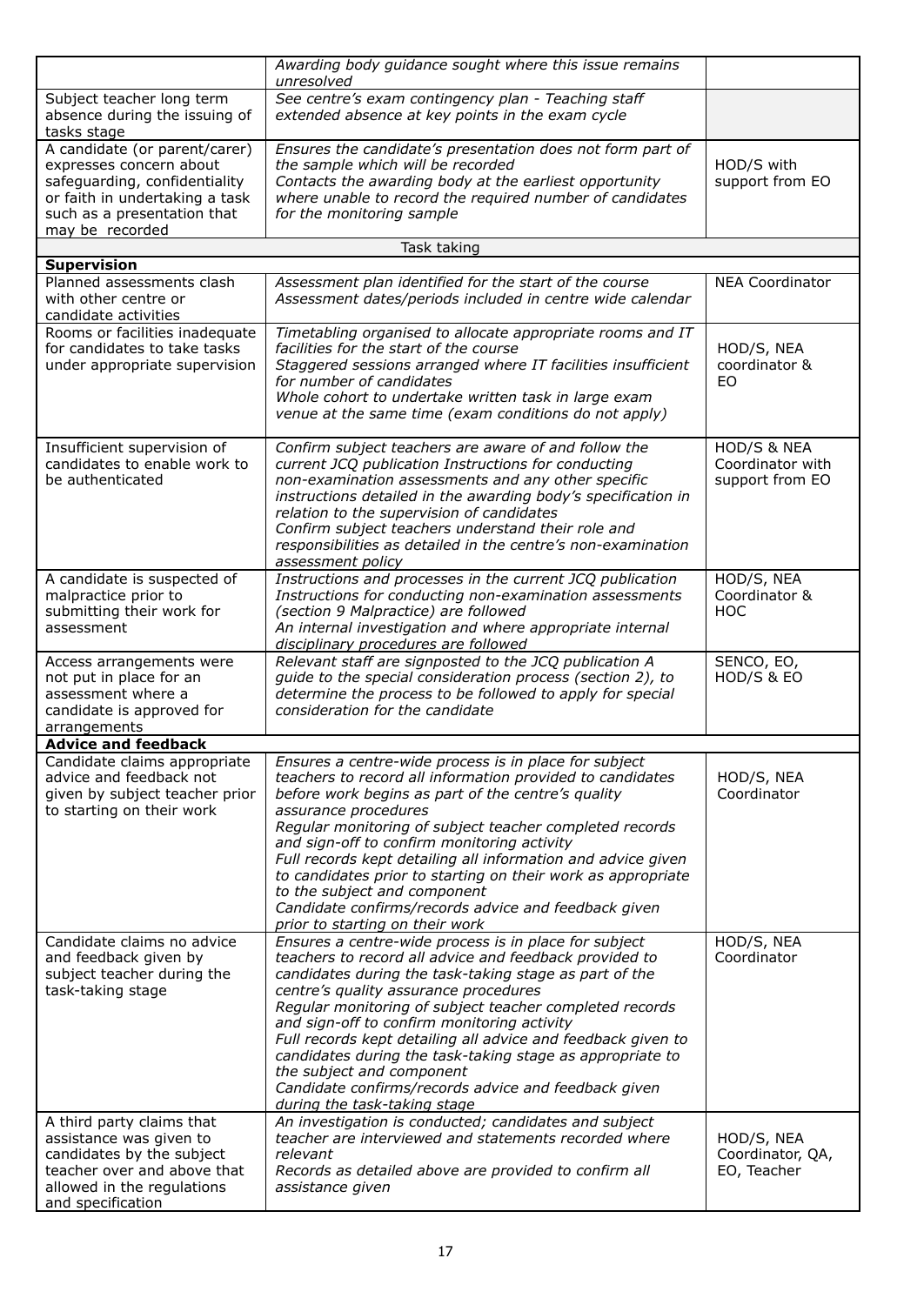|                                     | Where appropriate, a suspected malpractice report is<br>submitted to the awarding body |                        |
|-------------------------------------|----------------------------------------------------------------------------------------|------------------------|
| Candidate does not reference        | Candidate is advised at a general level to reference                                   |                        |
| information from published          | information before work is submitted for formal                                        | Teacher                |
| source                              | assessment                                                                             |                        |
|                                     | Candidate is again referred to the JCQ document                                        |                        |
|                                     | Information for candidates: non-examination assessments                                |                        |
|                                     |                                                                                        |                        |
|                                     | Candidate's detailed record of his/her own research,                                   |                        |
|                                     | planning, resources etc. is regularly checked to ensure                                |                        |
|                                     | continued completion                                                                   |                        |
| Candidate does not set out          | Candidate is advised at a general level to review and                                  |                        |
| references as required              | re-draft the set out of references before work is submitted                            | Teacher                |
|                                     | for formal assessment                                                                  |                        |
|                                     | Candidate is again referred to the JCQ document                                        |                        |
|                                     | Information for candidates: non-examination assessments                                |                        |
|                                     | Candidate's detailed record of his/her own research,                                   |                        |
|                                     | planning, resources etc. is regularly checked to ensure                                |                        |
|                                     | continued completion                                                                   |                        |
| Candidate joins the course          | A separate supervised session(s) is arranged for the                                   | HOD/S, Teacher         |
| late after formally supervised      | candidate to catch up                                                                  |                        |
| task taking has started             |                                                                                        |                        |
| Candidate moves to another          | Awarding body guidance is sought to determine what can                                 | HOD/S, Teacher,        |
| centre during the course            | be done depending on the stage at which the move takes                                 | EO                     |
|                                     | place                                                                                  |                        |
| An excluded pupil wants to          | The awarding body specification is checked to determine if                             | HOD/S, Teacher,        |
| complete a non-examination          | the specification is available to a candidate outside                                  | EO, NEA                |
| assessment(s)                       | mainstream education                                                                   | Coordinator            |
|                                     | If so, arrangements for supervision, authentication and                                |                        |
|                                     | marking are made separately for the candidate                                          |                        |
| <b>Resources</b>                    |                                                                                        |                        |
| A candidate augments notes          | Preparatory notes and the work to be assessed are                                      | HOD/S, Teacher         |
| and resources between               | collected in and kept secure between formally supervised                               |                        |
| formally supervised sessions        | sessions                                                                               |                        |
|                                     | Where memory sticks are used by candidates, these are                                  |                        |
|                                     | collected in and kept secure between formally supervised                               |                        |
|                                     | sessions                                                                               |                        |
|                                     | Where work is stored on the centre's network, access for                               |                        |
|                                     | candidates is restricted between formally supervised                                   |                        |
|                                     | sessions                                                                               |                        |
| A candidate fails to                | Candidate's detailed record of his/her own research,                                   |                        |
| acknowledge sources on work         | planning, resources etc. is checked to confirm all the                                 | HOD/S, Teacher,        |
| that is submitted for               | sources used, including books, websites and audio/visual                               | EO                     |
| assessment                          | resources                                                                              |                        |
|                                     | Awarding body guidance is sought on whether the work of                                |                        |
|                                     | the candidate should be marked where candidate's detailed                              |                        |
|                                     | records acknowledges sources appropriately                                             |                        |
|                                     | Where confirmation is unavailable from candidate's                                     |                        |
|                                     | records, awarding body guidance is sought and/or a mark                                |                        |
|                                     | of zero is submitted to the awarding body for the candidate                            |                        |
| <b>Word and time limits</b>         |                                                                                        |                        |
| A candidate is penalised by         | Records confirm the awarding body specification has been                               | HOD/S, Teacher,        |
| the awarding body for               | checked to determine if word or time limits are mandatory                              | <b>NEA Coordinator</b> |
| exceeding word or time limits       | Where limits are for guidance only, candidates are                                     |                        |
|                                     | discouraged from exceeding them                                                        |                        |
|                                     | Candidates confirm/record any information provided to                                  |                        |
|                                     | them on word or time limits is known and understood                                    |                        |
| <b>Collaboration and group work</b> |                                                                                        |                        |
| Candidates have worked in           | Records confirm the awarding body specification has been                               |                        |
| groups where the awarding           | checked to determine if group work is permitted                                        | HOD/S, Teacher,        |
| body specification states this      | Awarding body guidance sought where this issue remains                                 | <b>NEA Coordinator</b> |
| is not permitted                    | unresolved                                                                             |                        |
|                                     |                                                                                        |                        |
| <b>Authentication procedures</b>    |                                                                                        |                        |
| A teacher has doubts about          | Records confirm subject staff have been made aware of the                              |                        |
| the authenticity of the work        | JCQ document Notice to Centres - Sharing NEA material                                  | HOD/S, Teacher,        |
| submitted by a candidate for        | and candidates' work                                                                   | <b>NEA Coordinator</b> |
| internal assessment                 | Records confirm that candidates have been issued with the                              | EO                     |
|                                     | current JCQ document Information for candidates:                                       |                        |
| Candidate plagiarises other         | non-examination assessments                                                            |                        |
| material                            |                                                                                        |                        |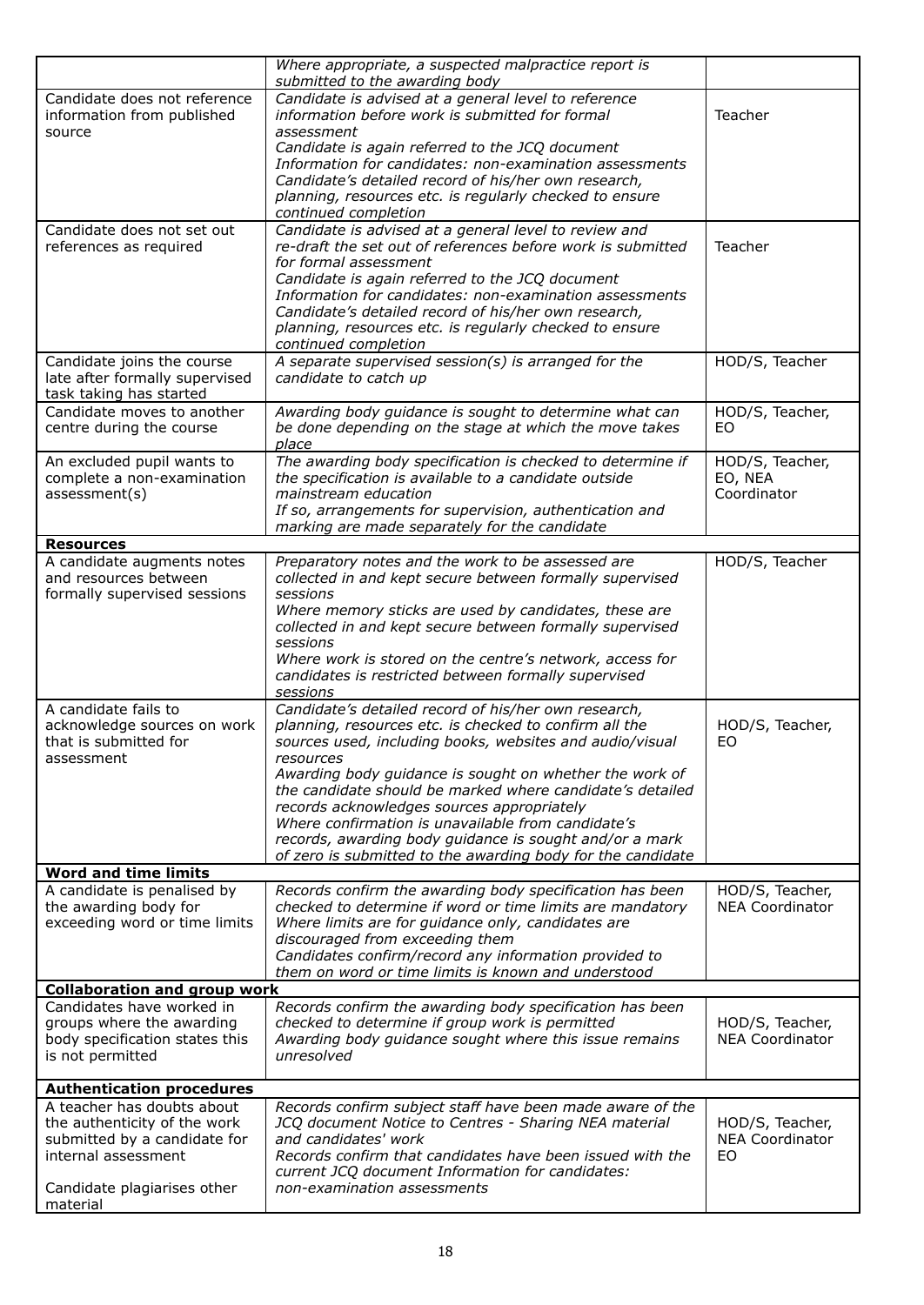| to sign authentication forms<br>teachers to sign authentication forms at the point of<br>marking candidates work as part of the centre's quality<br>assurance procedures<br><b>Presentation of work</b><br>Candidate does not fully<br>Cover sheet is checked to ensure it is fully completed<br>complete the awarding body's<br>before accepting the work of a candidate for formal<br>cover sheet that is attached<br>assessment<br>to their worked submitted for<br>formal assessment<br><b>Keeping materials secure</b><br>Candidates work between<br>Records confirm subject teachers are aware of and follow<br>formal supervised sessions is<br>current JCQ publication Instructions for conducting<br>not securely stored<br>non-examination assessments<br>Regular monitoring/internal audit ensures subject teacher<br>use of appropriate secure storage<br>Records confirm adequate/sufficient secure storage is<br>Adequate secure storage not<br>available to subject teacher<br>available to subject teacher prior to the start of the course<br>Alternative secure storage sourced where required<br>Candidates work produced<br>ANA Head of IT<br>Records confirm subject teachers are aware of and follow<br>electronically is not securely<br>current JCQ publication Instructions for conducting<br>non-examination assessments<br>stored<br>Internal processes and regular monitoring/internal audit by<br>IT Manager ensures:<br>access to this material is restricted<br>The schools use Google Apps for Education<br>The material is stored on Google Drive.<br>The material is posted on Google Classroom by the<br>teacher.<br>Students use their School Google Account<br>credentials to login.<br>Students and teachers are able to access work from<br>Google Drive which is locked to our school domain<br>appropriate security safeguards are in place<br>$\bullet$<br>Access to Shared Drives is limited and controlled by<br>the school<br>an effective back-up strategy is employed so that<br>an up to date archive of candidates' evidence is<br>maintained<br>This is cloud distributed through Google's<br>$\circ$ | Candidate does not sign their<br>authentication<br>statement/declaration<br>Subject teacher not available | Candidates confirm/record that they understand what they<br>need to do to comply with the regulations for<br>non-examination assessments as outlined in the JCQ<br>document Information for candidates: non-examination<br>assessments<br>The candidate's work is not accepted for assessment<br>A mark of zero is recorded and submitted to the awarding<br>body<br>Records confirm that candidates have been issued with the<br>current JCQ document Information for candidates:<br>non-examination assessments<br>Candidates confirm/record they understand what they need<br>to do to comply with the regulations as outlined in the JCQ<br>document Information for candidates: non-examination<br>assessments<br>Declaration is checked for signature before accepting the<br>work of a candidate for formal assessment<br>Ensures a centre-wide process is in place for subject | HOD/S, Teacher,<br>HOD/S, Teacher,        |
|---------------------------------------------------------------------------------------------------------------------------------------------------------------------------------------------------------------------------------------------------------------------------------------------------------------------------------------------------------------------------------------------------------------------------------------------------------------------------------------------------------------------------------------------------------------------------------------------------------------------------------------------------------------------------------------------------------------------------------------------------------------------------------------------------------------------------------------------------------------------------------------------------------------------------------------------------------------------------------------------------------------------------------------------------------------------------------------------------------------------------------------------------------------------------------------------------------------------------------------------------------------------------------------------------------------------------------------------------------------------------------------------------------------------------------------------------------------------------------------------------------------------------------------------------------------------------------------------------------------------------------------------------------------------------------------------------------------------------------------------------------------------------------------------------------------------------------------------------------------------------------------------------------------------------------------------------------------------------------------------------------------------------------------------------------------------------------------------------------------------------------------------------------|-----------------------------------------------------------------------------------------------------------|----------------------------------------------------------------------------------------------------------------------------------------------------------------------------------------------------------------------------------------------------------------------------------------------------------------------------------------------------------------------------------------------------------------------------------------------------------------------------------------------------------------------------------------------------------------------------------------------------------------------------------------------------------------------------------------------------------------------------------------------------------------------------------------------------------------------------------------------------------------------------------------|-------------------------------------------|
|                                                                                                                                                                                                                                                                                                                                                                                                                                                                                                                                                                                                                                                                                                                                                                                                                                                                                                                                                                                                                                                                                                                                                                                                                                                                                                                                                                                                                                                                                                                                                                                                                                                                                                                                                                                                                                                                                                                                                                                                                                                                                                                                                         |                                                                                                           |                                                                                                                                                                                                                                                                                                                                                                                                                                                                                                                                                                                                                                                                                                                                                                                                                                                                                        | <b>NEA Coordinator</b>                    |
|                                                                                                                                                                                                                                                                                                                                                                                                                                                                                                                                                                                                                                                                                                                                                                                                                                                                                                                                                                                                                                                                                                                                                                                                                                                                                                                                                                                                                                                                                                                                                                                                                                                                                                                                                                                                                                                                                                                                                                                                                                                                                                                                                         |                                                                                                           |                                                                                                                                                                                                                                                                                                                                                                                                                                                                                                                                                                                                                                                                                                                                                                                                                                                                                        |                                           |
|                                                                                                                                                                                                                                                                                                                                                                                                                                                                                                                                                                                                                                                                                                                                                                                                                                                                                                                                                                                                                                                                                                                                                                                                                                                                                                                                                                                                                                                                                                                                                                                                                                                                                                                                                                                                                                                                                                                                                                                                                                                                                                                                                         |                                                                                                           |                                                                                                                                                                                                                                                                                                                                                                                                                                                                                                                                                                                                                                                                                                                                                                                                                                                                                        | HOD/S, Teacher,                           |
|                                                                                                                                                                                                                                                                                                                                                                                                                                                                                                                                                                                                                                                                                                                                                                                                                                                                                                                                                                                                                                                                                                                                                                                                                                                                                                                                                                                                                                                                                                                                                                                                                                                                                                                                                                                                                                                                                                                                                                                                                                                                                                                                                         |                                                                                                           |                                                                                                                                                                                                                                                                                                                                                                                                                                                                                                                                                                                                                                                                                                                                                                                                                                                                                        |                                           |
|                                                                                                                                                                                                                                                                                                                                                                                                                                                                                                                                                                                                                                                                                                                                                                                                                                                                                                                                                                                                                                                                                                                                                                                                                                                                                                                                                                                                                                                                                                                                                                                                                                                                                                                                                                                                                                                                                                                                                                                                                                                                                                                                                         |                                                                                                           |                                                                                                                                                                                                                                                                                                                                                                                                                                                                                                                                                                                                                                                                                                                                                                                                                                                                                        | HOD/S, Teacher,<br><b>NEA Coordinator</b> |
|                                                                                                                                                                                                                                                                                                                                                                                                                                                                                                                                                                                                                                                                                                                                                                                                                                                                                                                                                                                                                                                                                                                                                                                                                                                                                                                                                                                                                                                                                                                                                                                                                                                                                                                                                                                                                                                                                                                                                                                                                                                                                                                                                         |                                                                                                           |                                                                                                                                                                                                                                                                                                                                                                                                                                                                                                                                                                                                                                                                                                                                                                                                                                                                                        | HOD/S, Teacher,<br><b>NEA Coordinator</b> |
| infrastructure<br>any sensitive digital media is encrypted (according<br>to awarding body guidance to ensure that the<br>method of encryption is suitable) to ensure the                                                                                                                                                                                                                                                                                                                                                                                                                                                                                                                                                                                                                                                                                                                                                                                                                                                                                                                                                                                                                                                                                                                                                                                                                                                                                                                                                                                                                                                                                                                                                                                                                                                                                                                                                                                                                                                                                                                                                                                |                                                                                                           |                                                                                                                                                                                                                                                                                                                                                                                                                                                                                                                                                                                                                                                                                                                                                                                                                                                                                        |                                           |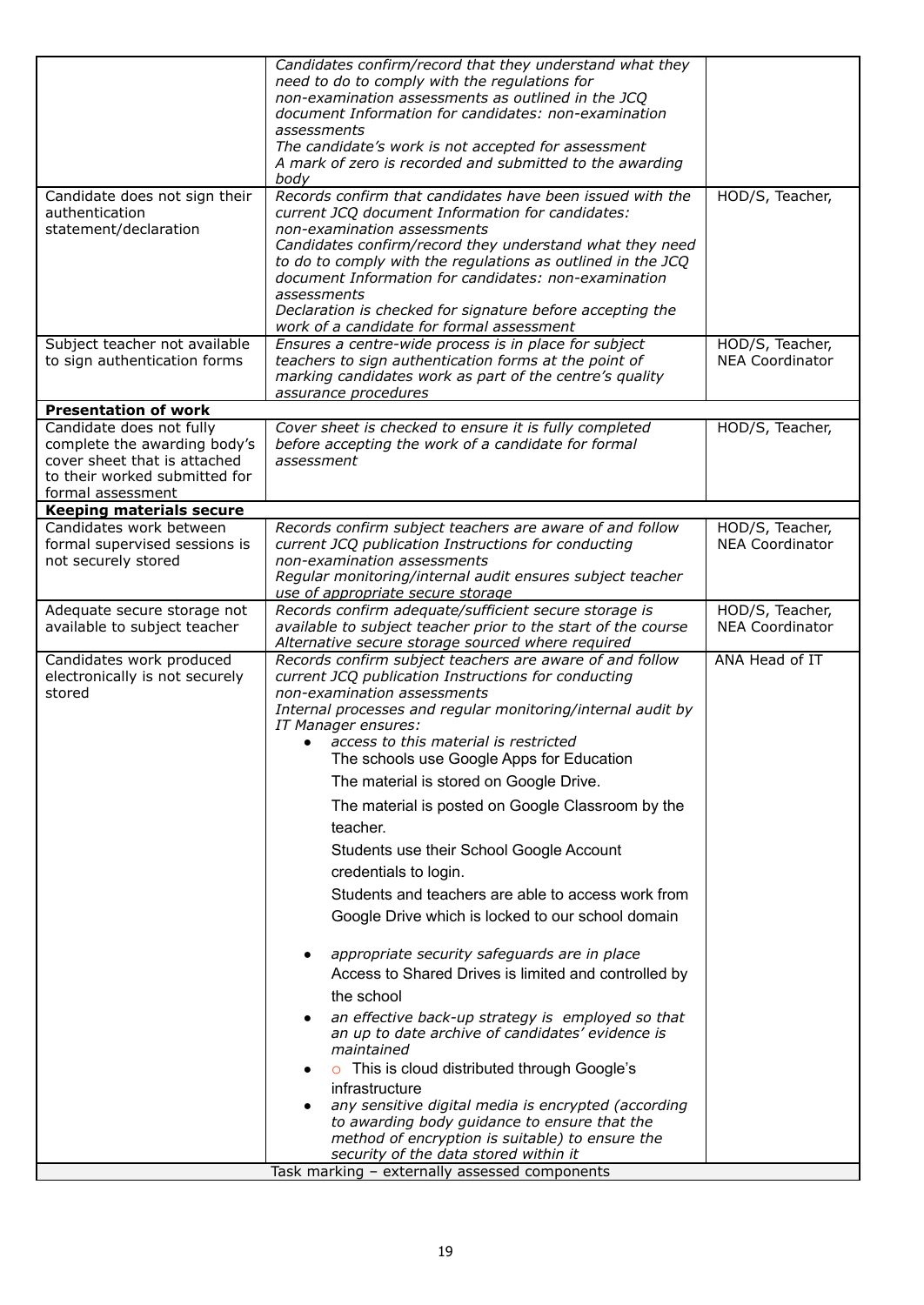| A candidate is absent on the<br>day of the examiner visit for<br>an acceptable reason                                                                                                                                                                                                            | Awarding body guidance is sought to determine if<br>alternative assessment arrangements can be made for the<br>candidate<br>If not, eligibility for special consideration is explored and a                                                                                                                                                                                                                                                                                                                                                                                                                                                                                                                                         | Teacher, EO,<br>HOD/S HOY                                                |
|--------------------------------------------------------------------------------------------------------------------------------------------------------------------------------------------------------------------------------------------------------------------------------------------------|-------------------------------------------------------------------------------------------------------------------------------------------------------------------------------------------------------------------------------------------------------------------------------------------------------------------------------------------------------------------------------------------------------------------------------------------------------------------------------------------------------------------------------------------------------------------------------------------------------------------------------------------------------------------------------------------------------------------------------------|--------------------------------------------------------------------------|
| A candidate is absent on the<br>day of the examiner visit for<br>an unacceptable reason                                                                                                                                                                                                          | request submitted to the awarding body where appropriate<br>The candidate is marked absent on the attendance register                                                                                                                                                                                                                                                                                                                                                                                                                                                                                                                                                                                                               | Teacher, EO,<br>HOD/S                                                    |
|                                                                                                                                                                                                                                                                                                  | Task marking - internally assessed components                                                                                                                                                                                                                                                                                                                                                                                                                                                                                                                                                                                                                                                                                       |                                                                          |
| A candidate submits little or<br>no work                                                                                                                                                                                                                                                         | Where a candidate submits no work, the candidate is<br>recorded as absent when marks are submitted to the<br>awarding body<br>Where a candidate submits little work, the work produced<br>is assessed against the assessment criteria and a mark<br>allocated appropriately; where the work does not meet any<br>of the assessment criteria a mark of zero is submitted to<br>the awarding body                                                                                                                                                                                                                                                                                                                                     | HOD/S, Teacher,<br><b>NEA</b><br>Coordinator,<br><b>HOY</b>              |
| A candidate is unable to finish<br>their work for unforeseen<br>reason                                                                                                                                                                                                                           | Relevant staff are signposted to the JCQ publication A<br>guide to the special consideration process (section 5), to<br>determine eligibility and the process to be followed for<br>shortfall in work                                                                                                                                                                                                                                                                                                                                                                                                                                                                                                                               | HOD/S, Teacher,<br><b>NEA</b><br>Coordinator,<br><b>HOY</b>              |
| The work of a candidate is<br>lost or damaged                                                                                                                                                                                                                                                    | Relevant staff are signposted to the JCQ publication<br>Instructions for conducting non-examination assessments<br>(section 8), to determine eligibility and the process to be<br>followed for lost or damaged work                                                                                                                                                                                                                                                                                                                                                                                                                                                                                                                 | HOD/S, Teacher,<br><b>NEA</b><br>Coordinator,<br>HOY, EO                 |
| Candidate malpractice is<br>discovered                                                                                                                                                                                                                                                           | Instructions and processes in the current JCQ publication<br>Instructions for conducting non-examination assessments<br>(section 9 Malpractice) are followed<br>Investigation and reporting procedures in the current JCQ<br>publication Suspected Malpractice: Policies and Procedures<br>are followed<br>Appropriate internal disciplinary procedures are also<br>followed                                                                                                                                                                                                                                                                                                                                                        | HOD/S, Teacher,<br><b>NEA</b><br>Coordinator,<br>HOY, EO, Deputy<br>Head |
| A teacher assesses the work<br>of a candidate with whom<br>they have a close personal<br>relationship e.g. members of<br>their family (which includes<br>step-family, foster family and<br>similar close relationships) or<br>close friends and their<br>immediate family (e.g.<br>son/daughter) | A possible conflict of interest is declared by informing the<br>awarding body before the published deadline for entries for<br>each examination series<br>Marked work of said candidate is submitted for moderation<br>whether part of the sample requested or not                                                                                                                                                                                                                                                                                                                                                                                                                                                                  | HOD/S, Teacher,<br><b>NEA</b><br>Coordinator, EO                         |
| An extension to the deadline<br>for submission of marks is<br>required for a legitimate<br>reason                                                                                                                                                                                                | Awarding body is contacted to determine if an extension<br>can be granted<br>Relevant staff are signposted to the JCQ publication A<br>guide to the special consideration process (section 5), to<br>determine eligibility and the process to be followed for<br>non-examination assessment extension                                                                                                                                                                                                                                                                                                                                                                                                                               | HOD/S, NEA<br>Coordinator, EO                                            |
| After submission of marks, it<br>is discovered that the wrong<br>task was given to candidates                                                                                                                                                                                                    | Awarding body is contacted for quidance<br>Relevant staff are signposted to the JCQ publication A<br>guide to the special consideration process (section 2), to<br>determine eligibility and the process to be followed to apply<br>for special consideration for candidates                                                                                                                                                                                                                                                                                                                                                                                                                                                        | HOD/S, NEA<br>Coordinator, EO                                            |
| A candidate wishes to<br>appeal/request a review of<br>the marks awarded for their<br>work by their teacher                                                                                                                                                                                      | Candidates are informed of the marks they have been<br>awarded for their work prior to the marks being submitted<br>to the awarding body<br>Records confirm candidates have been informed of their<br>marks<br>Candidates are informed that these marks are subject to<br>change through the awarding body's moderation process<br>Candidates are informed of their marks to the timescale<br>identified in the centre's internal appeals procedure and<br>prior to the internal deadline set by the exams officer for<br>the submission of marks<br>Through the candidate exam handbook and information<br>provided by the teacher and through tutor time candidates<br>are made aware of the centre's internal appeals procedures | HOD/S, Teacher<br><b>NEA</b><br>Coordinator, EO,<br><b>Tutors</b>        |